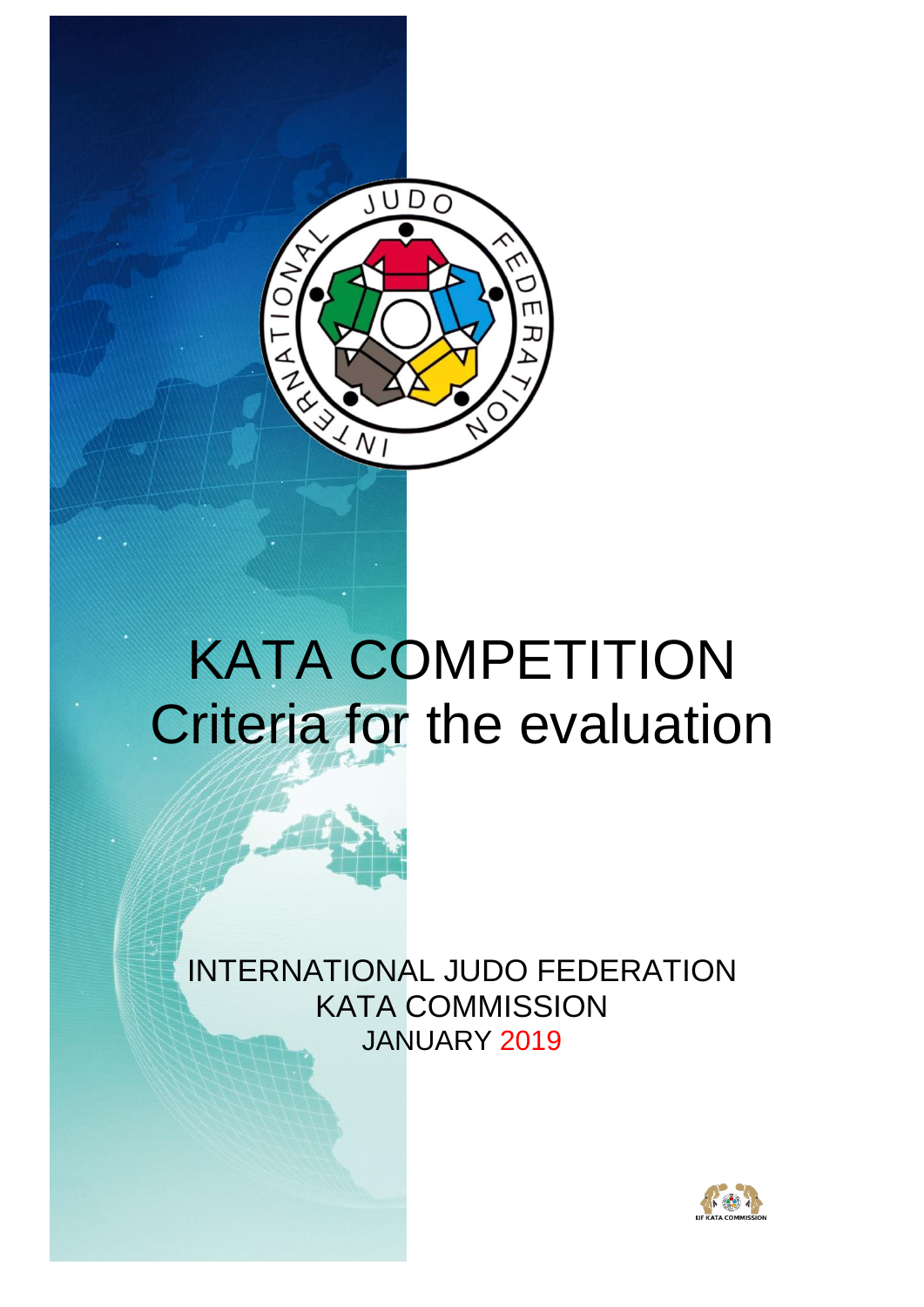### GENERAL ELEMENTS

The evaluation of every technique of Kata has to consider the principle and the opportunity of execution: the evaluation (including the opening and closing ceremony) has to be comprehensive.

#### **The elements observed are the correct way to do the techniques, in case you notice an error, penalize according to the kind of mistakes in this document.**

#### **Definition of mistakes:**

• Forgotten technique

An omitted technique will score zero and in addition the total final score of the Kata couple will be divided in half. If more than one technique are forgotten the score for that technique will also be zero but the total final score for the couple will not be divided in half again.

#### **Tori doesn't do the appropriate technique following Uke's attack = Forgotten technique**

• Big mistake

When the execution of the principle is incorrect (5 points are deducted and the maximum number of crosses is 1)

• Medium Mistake

When one or more elements of the principle are not applied in the correct way (3 points are deducted and the maximum number of crosses is 1).

• Small mistake

Imperfection in the application of the technique (1 point is deducted and the maximum number of crosses is 2).

#### **For every technique without a big mistake, the minimum score has to be 4,5.**

#### **For every technique an evaluation of 0,5 can be added (+) or subtracted (-).**

In the Nage no Kata, right and left techniques will be evaluated comprehensively (only one score).

Score for fluidity, course and rhythm **are included in each technique.**

**For Kime No Kata and Kodokan Goshin Jutsu all weapons (Sword, dagger, stick and pistol) are made of wood. No metallic part are allowed. For Kime No Kata the sword needs a "Tsuba" in a plastic material.**

**Stick length for Kodokan Goshin Justu is about 3 feet or 92 cm but if commercial standard length is 100 cm it is also allowed. Diameter is about 20 to 25 mm.**

In red – changes from the previous version.

 $\mathcal{L}$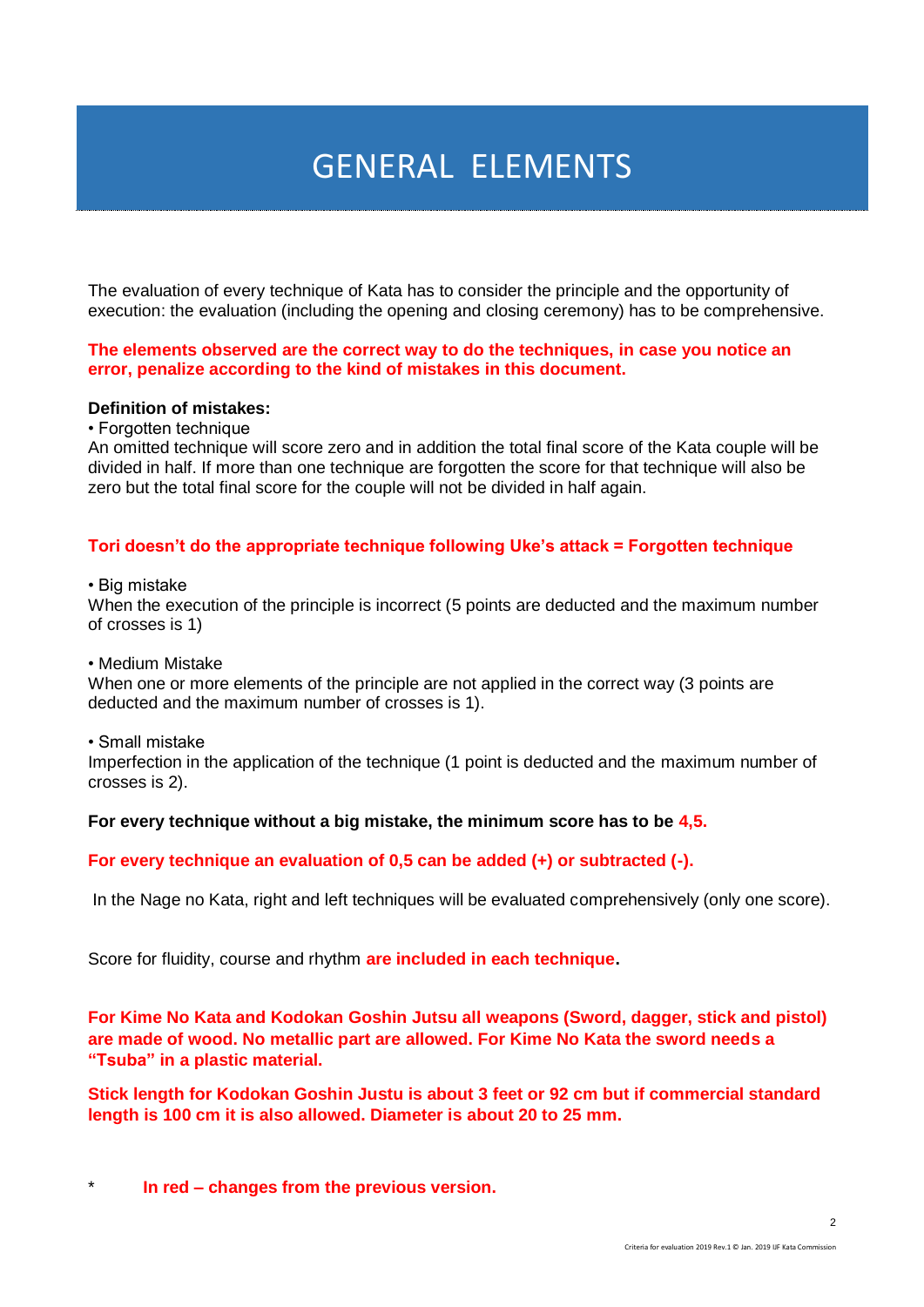# NAGE-NO-KATA

| <b>General elements to be observed</b>                                                                                                                                                                                                                                                                                                                                                                                                                                                                                                                                                                  | <b>Kind of mistake</b>                                                              |
|---------------------------------------------------------------------------------------------------------------------------------------------------------------------------------------------------------------------------------------------------------------------------------------------------------------------------------------------------------------------------------------------------------------------------------------------------------------------------------------------------------------------------------------------------------------------------------------------------------|-------------------------------------------------------------------------------------|
| Tori decides the starting position                                                                                                                                                                                                                                                                                                                                                                                                                                                                                                                                                                      | Medium                                                                              |
| Reverse starting position                                                                                                                                                                                                                                                                                                                                                                                                                                                                                                                                                                               | Forgotten technique in<br>the opening ceremony<br>and big mistake each<br>technique |
| Tori or Uke changes the sequence of the techniques                                                                                                                                                                                                                                                                                                                                                                                                                                                                                                                                                      | Forgotten                                                                           |
| Engagement distance. Uke starts to hold on Tori with right/left fundamental<br>grip stepping forward with right/left foot, Tori reacts to grip and pull Uke<br>forward to unbalance Uke stepping backward (Uki-otoshi, Kata-guruma,<br>Harai-goshi, Tsurikomi-goshi, Sasae tsurikomi-ashi, Yoko-gake).<br>Engagement distance: Uke starts to hold on Tori with right/left<br>fundamental grip stepping forward with right/left foot, Tori reacts to<br>grip, Tori and Uke in migi/hidari shizen-tai, and Tori pushes Uke<br>backward to unbalance Uke stepping forward with Ayumi-ashi.<br>(Tomoe-nage) | Medium                                                                              |
| Tsugi-ashi steps (Uki-otoshi, Kata-guruma, Harai-goshi, Tsurikomi-goshi,                                                                                                                                                                                                                                                                                                                                                                                                                                                                                                                                | Small/Medium                                                                        |
| Sasae-tsurikomi-ashi, Yoko-gake)<br>Tori and Uke in middle area, three steps distance (about 1.8 m), blow to<br>the top of Tori's head by Uke (Seoi-Nage, Uki-goshi, Ura-Nage, Yoko-<br>guruma)                                                                                                                                                                                                                                                                                                                                                                                                         | Small/Medium (Medium if<br>Uke's blow to the head is<br>lateral)                    |
| Tori and Uke in middle area, engagement distance. Uke starts to hold on<br>Tori with right/ left fundamental grip, Tori reacts to grip and pushes Uke<br>sideward to unbalance Uke. Tori and Uke step laterally (Okuri-ashi-harai)                                                                                                                                                                                                                                                                                                                                                                      | Small/Medium                                                                        |
| Tori and Uke in middle area, engagement distance, step forward to stand<br>and Uke starts to hold on Tori in migi/hidari shizentai; Uke and Tori with<br>fundamental grip (Uchi-mata)                                                                                                                                                                                                                                                                                                                                                                                                                   | Small/Medium (backward<br>step medium mistake)                                      |
| Tori and Uke on Uke's side at about 1 m from center, engagement<br>distance, step forward to stand and Uke starts to hold on Tori in<br>migi/hidari shizentai; Uke and Tori with fundamental grip (Tomoe-<br>nage).                                                                                                                                                                                                                                                                                                                                                                                     | <b>Small/Medium</b><br>(backward step medium<br>mistake)                            |
| Tori and Uke one step distance, migi/hidari jigo tai; grip (Sumi-gaeshi, Uki-<br>waza)                                                                                                                                                                                                                                                                                                                                                                                                                                                                                                                  | Small/Medium                                                                        |
| Technique performance direction and fall (in Tomoe-nage and Sumi-gaeshi<br>Uke moves forward with his right/left foot for the fall and stands up in<br>shizen-hon-tai after it; in Yoko-guruma and Uki-waza he stands up in<br>shizen-hon-tai after the fall; in Ura-nage he doesn't stand up, in Yoko-gake<br>he falls with outstretched body and legs)                                                                                                                                                                                                                                                | Small/Medium                                                                        |
| The technique is done only on one side (right or left)                                                                                                                                                                                                                                                                                                                                                                                                                                                                                                                                                  | <b>Forgotten</b>                                                                    |
| The technique is done twice on the same side                                                                                                                                                                                                                                                                                                                                                                                                                                                                                                                                                            | <b>Big</b>                                                                          |
| Effectiveness and realism                                                                                                                                                                                                                                                                                                                                                                                                                                                                                                                                                                               | Medium each technique                                                               |
| Loss of Control                                                                                                                                                                                                                                                                                                                                                                                                                                                                                                                                                                                         | Big                                                                                 |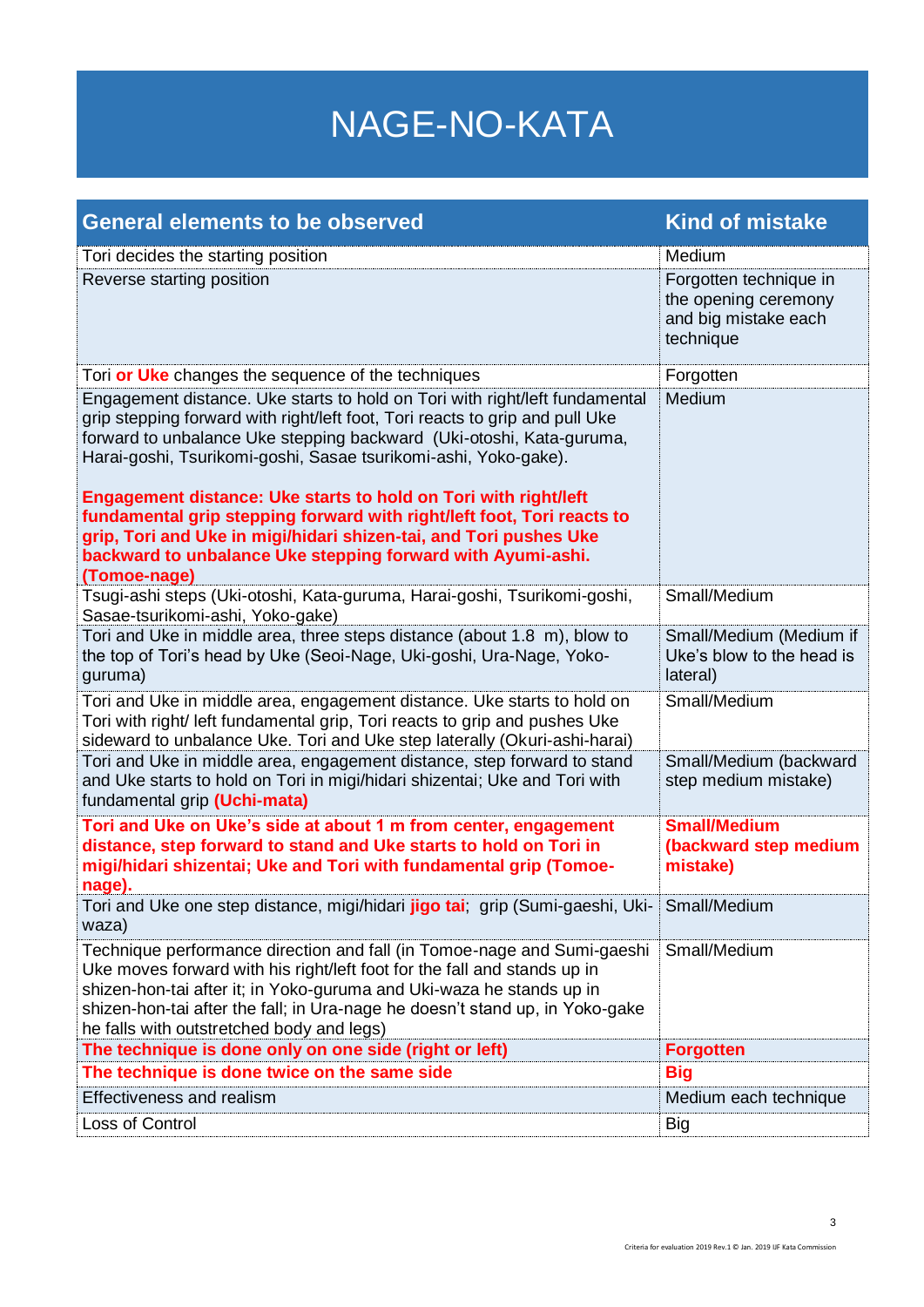Elements to observe **Kind of Mistake** 

| Greeting and clothing                                                                                                                                                                 |                                           |
|---------------------------------------------------------------------------------------------------------------------------------------------------------------------------------------|-------------------------------------------|
| Starting distance                                                                                                                                                                     | Medium                                    |
| Greeting                                                                                                                                                                              | Medium                                    |
| Judogi, <b>backnumber</b> and belt                                                                                                                                                    | Medium in Opening and<br>Closing ceremony |
| Loss of bandages during the execution                                                                                                                                                 | Medium in Closing<br>ceremony             |
| Loss of the belt                                                                                                                                                                      | Big                                       |
| Uki-otoshi                                                                                                                                                                            |                                           |
| Uke takes grip, Tori does not raise his arms while stepping backward in<br>tsugi-ashi; during the third step Tori pulls down to throw                                                 | Small                                     |
| When Uke is thrown, he doesn't jump                                                                                                                                                   | Medium                                    |
| Tori finishes the technique looking forward                                                                                                                                           | Medium                                    |
| Tori's knee position (slightly inside)                                                                                                                                                | Small                                     |
| Seoi-nage                                                                                                                                                                             |                                           |
| Uke attacks with two steps forward (left-right/ right-left foot)                                                                                                                      | Medium                                    |
| Tori breaks Uke's balance forward and loads him onto his right/ left<br>shoulder to throw him                                                                                         | Medium                                    |
| Uke's defence: both feet aligned lifting heels up (left/ right palm on<br>Tori's left/right hip)                                                                                      | Medium                                    |
| Kata-guruma                                                                                                                                                                           |                                           |
| Tori changes his grip on the sleeve during second step. Tori's third<br>step is bigger                                                                                                | Small/Medium                              |
| Uke defends by raising his upper body                                                                                                                                                 | Medium                                    |
| Tori moves into the lifting position (shifting his outside leg) without<br>seizing Uke's trouser                                                                                      | Small                                     |
| Uki-goshi                                                                                                                                                                             |                                           |
| Uke attacks with two steps forward (left-right/ right-left foot)                                                                                                                      | Medium                                    |
| Tori steps in to meet the attack and throws Uke diagonally (Uke no<br>defence)                                                                                                        | Small/Medium                              |
| Harai-goshi                                                                                                                                                                           |                                           |
| Tori changes his grip on lapel to Uke's left/right shoulder blade through<br>left/right armpit during the second step                                                                 | Medium                                    |
| Tori positions himself for tsukuri/kuzushi on the third step                                                                                                                          | Medium                                    |
| Uke's defence: both feet almost aligned, lifting heels up                                                                                                                             | Medium                                    |
| Tori sweeps with an outstretched leg                                                                                                                                                  | Small/Medium                              |
| Tsurikomi-goshi                                                                                                                                                                       |                                           |
| On the third step Tori moves his right/left foot in front of Uke's right/left<br>foot to pull Uke forward                                                                             | Small                                     |
| Uke's defence: both feet aligned leaning back his upper body without<br>lifting heels.                                                                                                | Medium                                    |
| Tori unbalances Uke forward immediately withdraws with left/right foot,<br>pivots and passes very low with his hips pressed against Uke's, heels<br>up when he is unbalanced by Tori. | Small/Medium                              |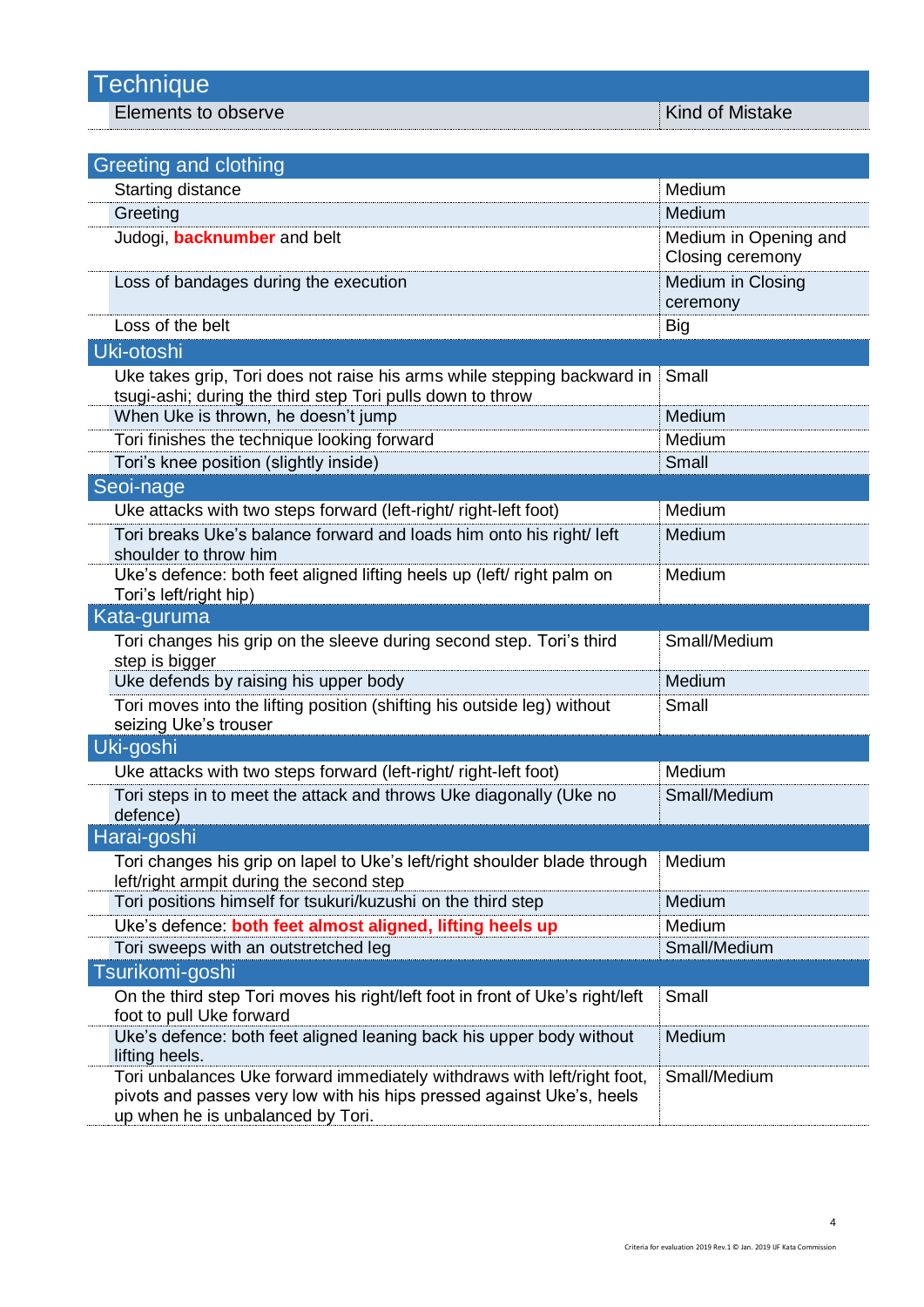| Okuri-ashi-harai                                                                                                                         |              |
|------------------------------------------------------------------------------------------------------------------------------------------|--------------|
| Tori has to change the rhythm and length of second and third step                                                                        | Small/Medium |
| (quicker and bigger)                                                                                                                     |              |
| Tori sweeps horizontally and throws Uke in the direction he is moving<br>without lifting Uke's body.                                     | Small/Medium |
| Sasae-tsurikomi-ashi                                                                                                                     |              |
| After second step, Tori has to move diagonally backward                                                                                  | Medium       |
| Tori throws Uke on his third step pivoting on the right/left foot (he must                                                               | Medium       |
| not step forward)                                                                                                                        |              |
| Uchi-mata                                                                                                                                |              |
| Tori turns Uke in wide circular movement (his arms pull horizontally)                                                                    | Medium       |
| During the third rotation, Tori sweeps Uke's leg up.                                                                                     | Medium       |
| Tomoe-nage                                                                                                                               |              |
| Tori moves forward with Ayumi-ashi breaking Uke's balance backward                                                                       | Small        |
| Uke resists on the third step pushing back and stepping forward (both<br>feet aligned)                                                   | Small        |
| When Uke starts to push back Tori changes his grip, steps forward with                                                                   | Medium       |
| his left/right foot inside Uke's feet, lowering his body and lifting forward                                                             |              |
| and upward to break Uke's balance                                                                                                        |              |
| Tori puts his right/left foot on Uke's stomach at the same time Uke                                                                      | Small        |
| aligns his feet (Uke's heels are up). Tori throws Uke over his head<br>Ura-nage                                                          |              |
| Uke attacks with two steps forward (left-right/ right-left foot)                                                                         | Medium       |
| Tori avoids Uke's blow during on the second step, stepping forward                                                                       | Medium       |
| very low, left-right/right-left foot (he must not jump with both feet at the                                                             |              |
| same time), his left/right arm around Uke's waist and the palm of the                                                                    |              |
| other hand on his lower abdomen                                                                                                          |              |
| Tori throws Uke over his left/right shoulder and finishes with both                                                                      | Medium       |
| shoulders on the mat                                                                                                                     |              |
| Sumi-gaeshi                                                                                                                              |              |
| Tori unbalances Uke lifting his right/left arm while stepping backwards<br>in the jigo tai position                                      | Small/Medium |
| Uke: to keep his balance, he brings his right/left foot forward parallel in                                                              | Small/Medium |
| a defensive position (jigo tai)                                                                                                          |              |
| Tori, (right/left foot between Uke's feet) breaks Uke's balance forward                                                                  | Medium       |
| again before throwing him.                                                                                                               |              |
| Yoko-gake                                                                                                                                |              |
| Tori unbalances Uke tilting him over to his right/left front corner during<br>the third step (half step) in order to throw him laterally | Medium       |
| Tori steps backwards slowly with his right/left foot; as soon as it is next                                                              | Medium       |
| to the other foot, he immediately pushes Uke's ankle with his left/ right                                                                |              |
| foot as he throws Uke's body beside him.                                                                                                 |              |
| Yoko-guruma                                                                                                                              |              |
| Uke attacks with two steps forward (left-right/ right-left foot)                                                                         | Medium       |
| Tori attempts to perform Ura-nage.                                                                                                       | Medium       |
| Uke defends by bending forward.                                                                                                          | Medium       |
| Tori breaks Uke's balance diagonally sliding his right/left leg deeply                                                                   | Medium       |
| between Uke's legs.<br>Tori lies down on his left /right side in order to throw Uke diagonally.                                          | Medium       |
|                                                                                                                                          |              |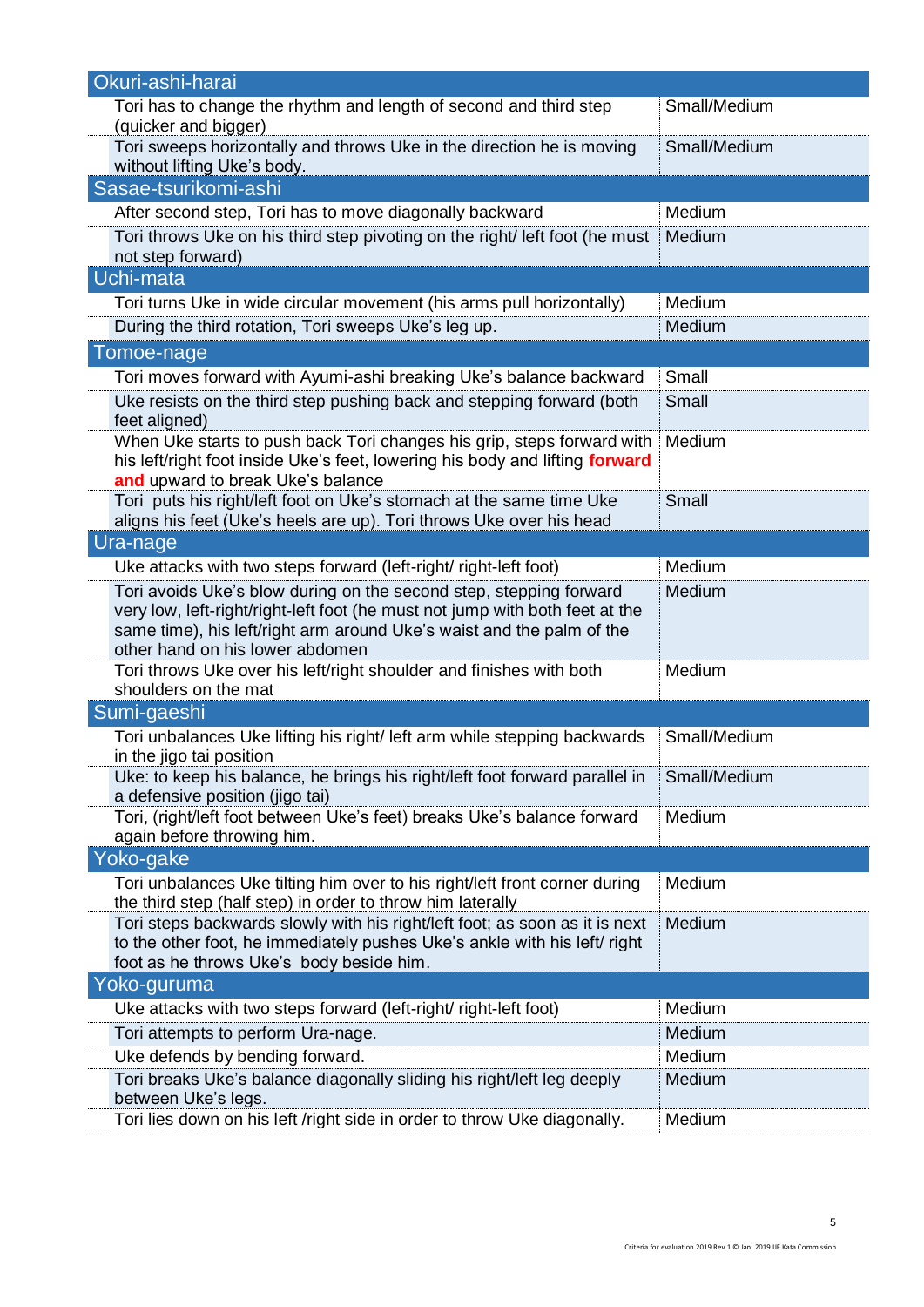| Uki-waza                                                               |              |
|------------------------------------------------------------------------|--------------|
| Tori breaks Uke's balance during his first step (jigo tai position)    | Small/Medium |
| Uke moves forward with his rear foot to keep his balance (jigo tai)    | Small/Medium |
| Tori breaks Uke's balance diagonally forward and lies down on his side | Medium       |
| in order to throw Uke diagonally                                       |              |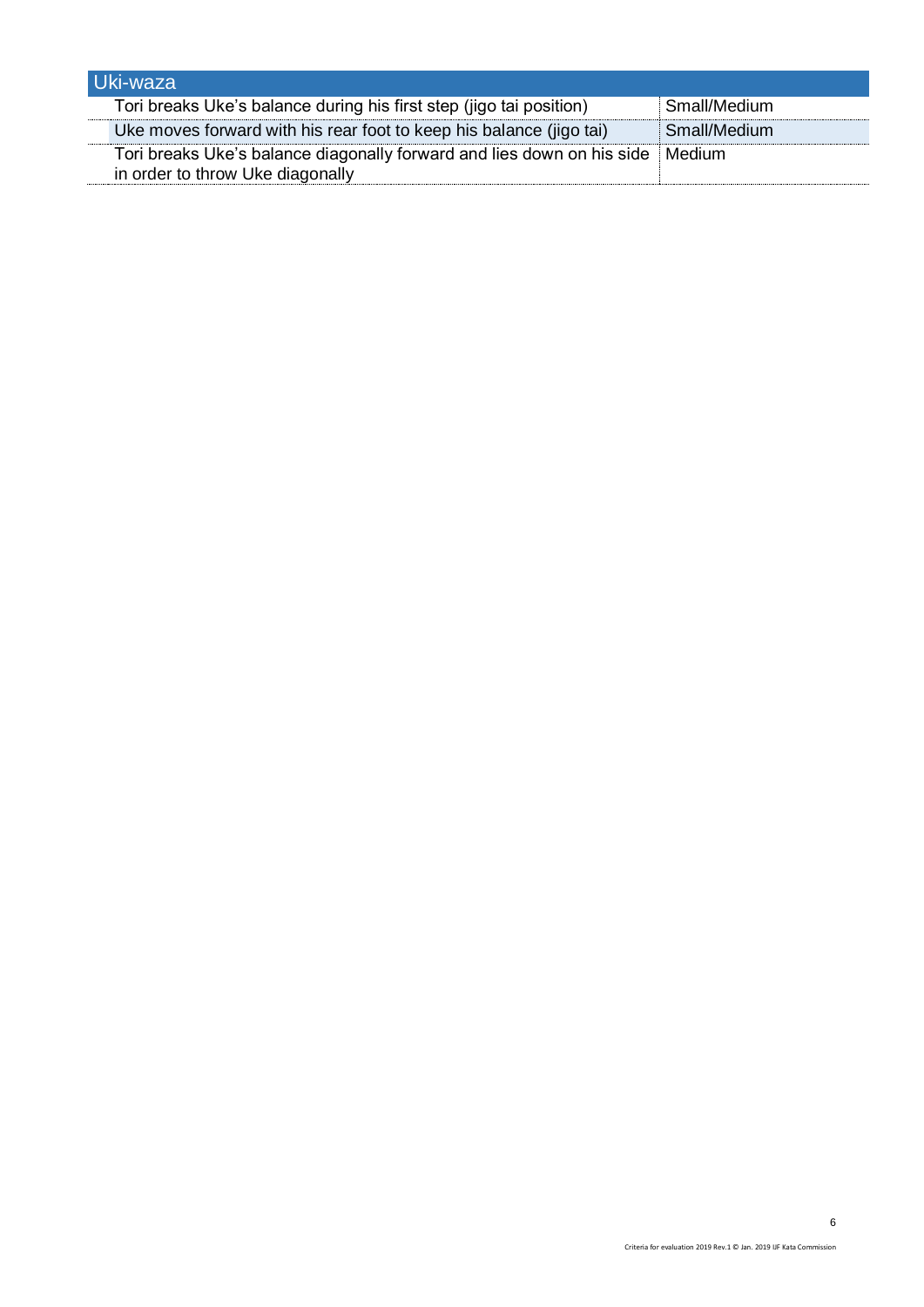# KATAME-NO-KATA

| <b>General elements to be observed</b>                                                                                                                                                                                                                                                                                                                                                                                                                                                                                                                                                                               | <b>Kind of mistake</b>                                                                                                                                                               |
|----------------------------------------------------------------------------------------------------------------------------------------------------------------------------------------------------------------------------------------------------------------------------------------------------------------------------------------------------------------------------------------------------------------------------------------------------------------------------------------------------------------------------------------------------------------------------------------------------------------------|--------------------------------------------------------------------------------------------------------------------------------------------------------------------------------------|
| Uke decides the starting position                                                                                                                                                                                                                                                                                                                                                                                                                                                                                                                                                                                    | Medium                                                                                                                                                                               |
| Reverse starting position                                                                                                                                                                                                                                                                                                                                                                                                                                                                                                                                                                                            | Forgotten technique in<br>the opening ceremony<br>and big mistake each<br>technique                                                                                                  |
| Tori or Uke changes the sequence of the techniques                                                                                                                                                                                                                                                                                                                                                                                                                                                                                                                                                                   | Forgotten                                                                                                                                                                            |
| Distance and position:                                                                                                                                                                                                                                                                                                                                                                                                                                                                                                                                                                                               | Small/Medium                                                                                                                                                                         |
| Osae-komi-waza                                                                                                                                                                                                                                                                                                                                                                                                                                                                                                                                                                                                       | (It is evaluated as<br>Medium if the number of                                                                                                                                       |
| From kyoshi, before performing Kesa-gatame, Uke lies on his back on the<br>mat. Tori stands and changes his position to Uke's side, toma (= two steps<br>and half distance, about 1.2 m) and sits in kyoshi, chikama (= half a step<br>distance, about 30 cm); after the technique Tori moves out to chikama,<br>kyoshi then Tori moves in again for Kata-gatame; after this technique he<br>moves out to chikama, kyoshi then out to toma and sits in kyoshi.<br>Before performing Kami-shiho-gatame Tori stands and changes his position<br>to move to Uke's head, sitting in kyoshi at toma (= two steps and half | steps are correct and the<br>distance is not, or if Tori<br>does not come back to<br>chikama at the end of<br>every technique, or if Tori<br>or Uke lift their knee while<br>moving) |
| distance), chikama in kyoshi; after the technique, chikama, kyoshi and then<br>he moves out again to toma in kyoshi. Before Yoko-shiho-gatame Tori stands<br>and changes position to Uke's side again, toma, kyoshi, chikama; after the<br>technique, kyoshi and moves out again to toma in kyoshi.                                                                                                                                                                                                                                                                                                                  |                                                                                                                                                                                      |
| Before performing Kuzure-kami-shiho-gatame, Tori stands and changes his<br>position again to Uke's head, he moves in from toma, kyoshi, chikama,<br>kyoshi then steps slightly forward and then towards Uke's shoulder into<br>position; after the technique he moves out one small step to Uke's head and<br>another small step to chikama; kyoshi and moves out again to toma sitting in<br>kyoshi at the end of first set. Tori and Uke both sit in kyoshi and adjust their<br>judogi.                                                                                                                            |                                                                                                                                                                                      |
| Shime-waza                                                                                                                                                                                                                                                                                                                                                                                                                                                                                                                                                                                                           |                                                                                                                                                                                      |
| Before performing Kata-juji-jime Uke lies down and Tori stands and changes<br>his position to Uke's side, kyoshi, he moves from toma to chikama in kyoshi.<br>Tori moves into position sitting astride Uke and performs the strangle then<br>Tori moves out of the position into chikama, kyoshi, then out to toma and sits<br>in kyoshi. Uke sits up and Tori walks to his position behind Uke, toma.                                                                                                                                                                                                               |                                                                                                                                                                                      |
| Before performing Hadaka-jime Tori in kyoshi moves from toma into<br>chikama, kyoshi; after the technique he moves out again to chikama, kyoshi<br>then moves in and performs the strangle Okuri-eri-jime. Out again to<br>chikama, kyoshi, before moving back in for the last strangle from behind,<br>Kataha-jime. Tori then moves out to chikama, kyoshi, then to toma sitting in<br>kyoshi.                                                                                                                                                                                                                      |                                                                                                                                                                                      |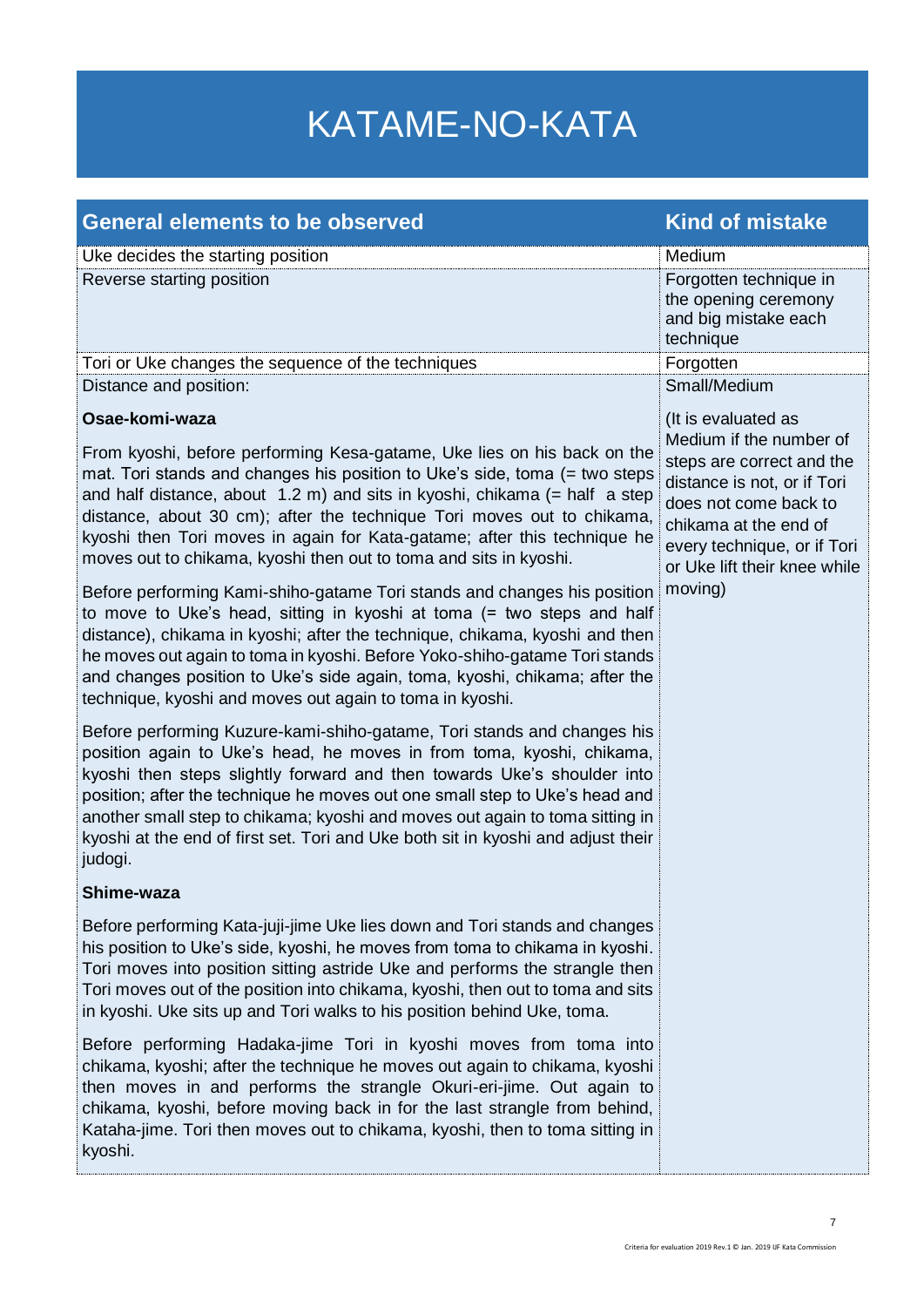| Before performing Gyaku-juji-jime Uke lies down and Tori stands and<br>changes his position back to Uke's side, toma, kyoshi, chikama, kyoshi. He<br>moves in and sits again astride Uke and performs the strangle; afterwards<br>Tori moves out into chikama, kyoshi, then back to toma, kyoshi at the end of<br>the second set. He then stands and walks back to his original position and<br>sits in kyoshi. They both adjust their judogis.<br>Kansetsu-waza<br>Before performing Ude-garami Uke lies down and Tori stands and changes<br>his position to Uke's side, he moves in from toma, kyoshi into chikama, kyoshi<br>and then performs the technique; afterwards back to chikama, kyoshi before<br>moving in again and showing Ude-hishigi-juji-gatame, then chikama, kyoshi<br>and then in again and shows Ude-hishigi-ude-gatame. Back out to chikama,<br>kyoshi, moving on out to toma and sits in kyoshi.<br>Before performing Ude-hishigi-hiza-gatame, both Tori and Uke sit in kyoshi<br>at toma, Tori moves forward two steps to chikama and sits in kyoshi; both<br>move slightly forward to grasp each other in a right grip. After the<br>technique they both stand up.<br>Before performing Ashi-garami Tori and Uke stand at grip distance, migi<br>shizentai, Tori attempts Tomoe-nage but Uke steps forward for defense and<br>tries to pull up Tori. Tori performs a leg lock.<br>At the conclusion, Tori moves back two steps in toma and sits in kyoshi, Uke<br>moves back one step and also sits in kyoshi. They adjust their judogis, stand<br>up, take one step back to close the kata and bow. |                       |
|--------------------------------------------------------------------------------------------------------------------------------------------------------------------------------------------------------------------------------------------------------------------------------------------------------------------------------------------------------------------------------------------------------------------------------------------------------------------------------------------------------------------------------------------------------------------------------------------------------------------------------------------------------------------------------------------------------------------------------------------------------------------------------------------------------------------------------------------------------------------------------------------------------------------------------------------------------------------------------------------------------------------------------------------------------------------------------------------------------------------------------------------------------------------------------------------------------------------------------------------------------------------------------------------------------------------------------------------------------------------------------------------------------------------------------------------------------------------------------------------------------------------------------------------------------------------------------------------------------------------------------|-----------------------|
| Tori approaches half a step before performing a technique                                                                                                                                                                                                                                                                                                                                                                                                                                                                                                                                                                                                                                                                                                                                                                                                                                                                                                                                                                                                                                                                                                                                                                                                                                                                                                                                                                                                                                                                                                                                                                      | Small                 |
| Tori in kyoshi takes a wrong position to Uke's body before starting a<br>technique                                                                                                                                                                                                                                                                                                                                                                                                                                                                                                                                                                                                                                                                                                                                                                                                                                                                                                                                                                                                                                                                                                                                                                                                                                                                                                                                                                                                                                                                                                                                             | Small / Medium        |
| Tori in chikama breaks his position going half a step forward or backward                                                                                                                                                                                                                                                                                                                                                                                                                                                                                                                                                                                                                                                                                                                                                                                                                                                                                                                                                                                                                                                                                                                                                                                                                                                                                                                                                                                                                                                                                                                                                      | Small / Medium        |
| <b>Effectiveness and realism</b>                                                                                                                                                                                                                                                                                                                                                                                                                                                                                                                                                                                                                                                                                                                                                                                                                                                                                                                                                                                                                                                                                                                                                                                                                                                                                                                                                                                                                                                                                                                                                                                               | Medium each technique |
| Loss of Control                                                                                                                                                                                                                                                                                                                                                                                                                                                                                                                                                                                                                                                                                                                                                                                                                                                                                                                                                                                                                                                                                                                                                                                                                                                                                                                                                                                                                                                                                                                                                                                                                | Big                   |

| Technique           |                        |
|---------------------|------------------------|
| Elements to observe | <b>Kind of Mistake</b> |

| Greeting and clothing                                                                                                   |                                                  |
|-------------------------------------------------------------------------------------------------------------------------|--------------------------------------------------|
| Starting distance                                                                                                       | Medium                                           |
| Movements: at the beginning Uke one step forward; at the end Tori two<br>steps backward and then Uke one step backward. | Medium                                           |
| Greeting.                                                                                                               | Medium                                           |
| Judogi, <b>backnumber</b> and belt                                                                                      | Medium in Opening and<br><b>Closing ceremony</b> |
| Loss of bandages during the execution                                                                                   | <b>Medium in Closing</b><br>ceremony             |
| Loss of the belt                                                                                                        | <b>Big</b>                                       |
|                                                                                                                         |                                                  |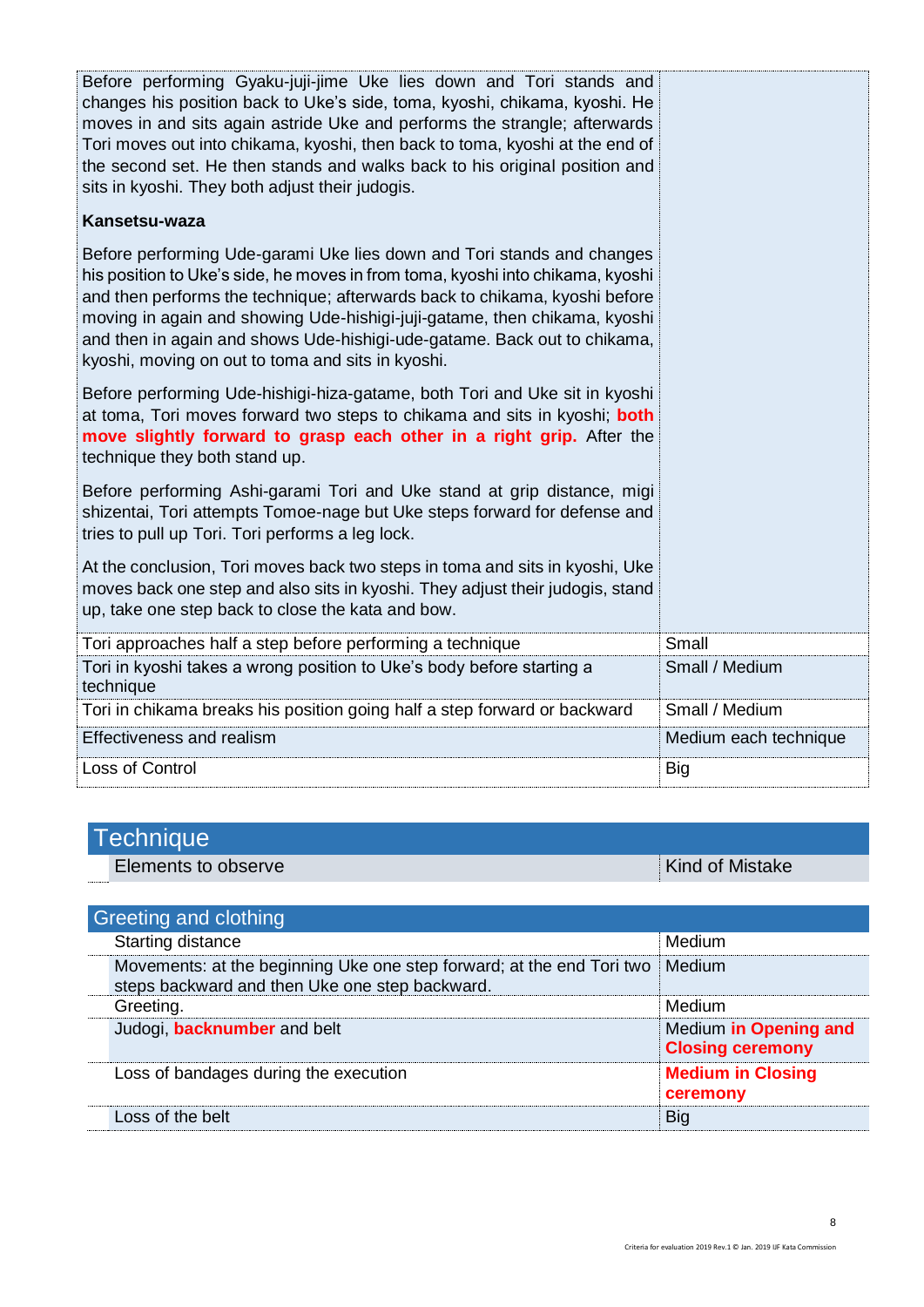| Osae-komi-waza                                                                                                                               |              |
|----------------------------------------------------------------------------------------------------------------------------------------------|--------------|
| Way of performing each technique:<br>Kesa-gatame: right arm grasp, control left shoulder under left                                          | Small/Medium |
| armpit, etc<br>Kata-gatame: push uke's right elbow towards uke's right ear, etc                                                              |              |
| Kami-shiho-gatame: normal approach plus kneeling approach, hands,<br>etc.                                                                    |              |
| Yoko-shiho-gatame: arm movement, knee against Uke's armpit, belt                                                                             |              |
| grip (left-right hand), blocking with right knee, etc                                                                                        |              |
| Kuzure-kami-shiho-gatame: normal approach plus one step forward                                                                              |              |
| diagonally, arm grip, placing Uke's right arm on Tori's right thigh, etc.                                                                    |              |
| During each technique Uke must demonstrate three attempts to<br>escape and Tori shows the respecting reactions which should be               | Medium       |
| connected and logical.                                                                                                                       |              |
| Shime-waza                                                                                                                                   |              |
| Way of performing each technique:                                                                                                            | Small/Medium |
| Kata-juji-jime: knees near Uke's armpits, hands, Tori blocks and                                                                             |              |
| controls Uke's body with his legs.                                                                                                           |              |
| Hadaka-jime: both arms simultaneously, etc                                                                                                   |              |
| Okuri-eri-jime: left-right-left hand, etc<br>Kata-ha-jime: hands, left palm and arm, he turns to his right and                               |              |
| strangles moving his right leg backward and on the side.                                                                                     |              |
| Gyaku-juji-jime: knees near Uke's armpits, hands, etc Tori blocks                                                                            |              |
| and controls Uke's body with his legs.                                                                                                       |              |
| During each technique Uke shall demonstrate one single attempt to                                                                            | Medium       |
| escape and Tori shall continue the strangle or choke.                                                                                        |              |
| Kata-juji-jime: Uke tries to escape by pushing Tori's both arms with<br>both hands. Tori continues with the strangle moving his head forward |              |
| towards the mat.                                                                                                                             |              |
| Hadaka-jime: Uke tries to escape by pulling down with both hands on                                                                          |              |
| Tori's upper arm. Tori continues the choke moving backward and                                                                               |              |
| controlling Uke.                                                                                                                             |              |
| <b>Okuri-eri-jime:</b> Uke tries to escape by pulling down with both hands on                                                                |              |
| Tori's upper arm. Tori continues the strangle moving backward lightly<br>supporting Uke's body with his right knee and controlling Uke.      |              |
| Kata-ha-jime: Uke tries to escape by taking his left wrist with his right                                                                    |              |
| hand and pulling downward. Tori continues the strangle.                                                                                      |              |
| Gyaku-juji-jime: Uke tries to escape by pushing with his left hand and                                                                       |              |
| pulling down with his right hand. Tori continues the strangle and rolls                                                                      |              |
| down on to his side crossing his feet.                                                                                                       |              |
| Kansetsu-waza                                                                                                                                |              |
| Way of performing each technique:<br>Ude-garami: Tori moves Uke's right arm and approaches, Uke attacks                                      | Small/Medium |
| trying to grasp Tori's right collar with his left hand.                                                                                      |              |
| Ude-hishigi-juji-gatame: while Tori is approaching, Uke attempts to                                                                          |              |
| reach up to grasp Tori's left collar with his right hand; Tori blocks the                                                                    |              |
| arm against his chest grabbing Uke's right wrist with his right hand first                                                                   |              |
| and then his left below, right foot under Uke's armpit, and steps around                                                                     |              |
| Uke's head with his left foot; he catches and holds Uke's arm with his<br>thighs and tightens his knees, lies down and lifts his hips.       |              |
| Ude-hishigi-ude-gatame: While Tori is approaching (after moving                                                                              |              |
| Uke's right arm) Uke attempts to reach up to grasp Tori's right collar                                                                       |              |
| with his left hand; Tori performs an arm lock, locking the hand and wrist                                                                    |              |
| with his head, right-left hand on the elbow, control of Uke's body with                                                                      |              |
| right knee.<br>Ude-hishigi-hiza-gatame: Tori places his left palm on Uke's right                                                             |              |
| elbow, puts his right foot on Uke's groin, lies down on his right side, his                                                                  |              |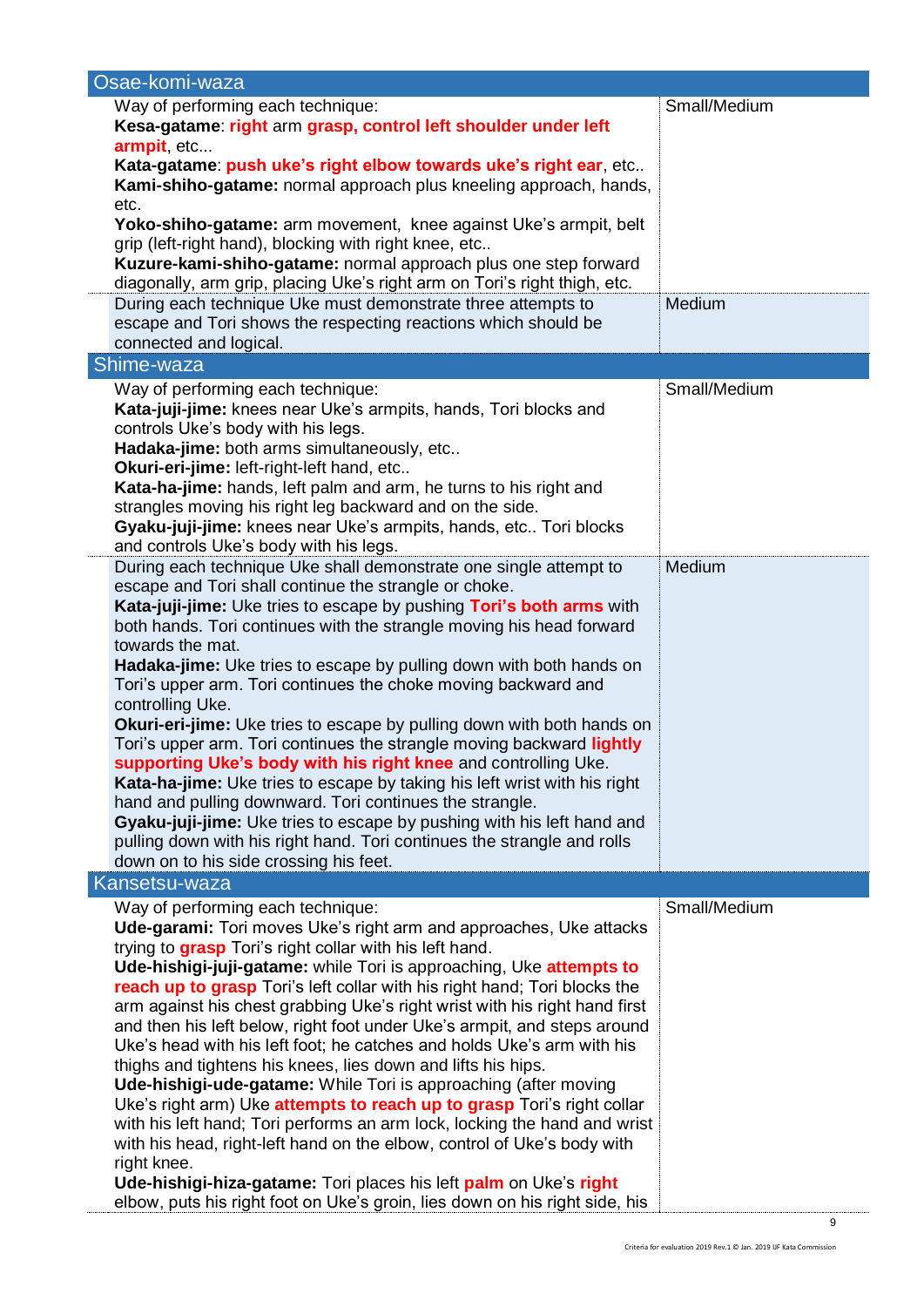| left foot turned inside on Uke's right side while controlling Uke with the<br>tip of his foot; Tori pushes with the inside of his left knee on his left<br>hand and performs the arm lock.<br>Ashi-garami: Tori attempts to perform Tomoe-nage, Uke defends<br>moving forward with his right foot and pulling up Tori's body. Tori<br>pushes with his left leg Uke's left knee and circles Uke's right knee and<br>performs a leg lock with his left leg.                                                                                                                                                                                                                                           |        |
|-----------------------------------------------------------------------------------------------------------------------------------------------------------------------------------------------------------------------------------------------------------------------------------------------------------------------------------------------------------------------------------------------------------------------------------------------------------------------------------------------------------------------------------------------------------------------------------------------------------------------------------------------------------------------------------------------------|--------|
| During each technique Uke shall demonstrate one single attempt to<br>escape and Tori shall continue the arm or leg lock.<br><b>Ude-garami:</b> Uke tries to escape by lifting his left shoulder and his<br>back. Tori continues the arm lock.<br>Ude-hishigi-juji-gatame: Uke tries to escape lifting his back and<br>pulling his arm while turning left. Tori continues the arm lock.<br>Ude-hishigi-ude-gatame: Uke tries to escape pulling his arm<br>downward./ Tori continues the arm lock.<br>Ude-hishigi-hiza-gatame: Uke tries to escape pushing his arm<br>forward./ Tori continues the arm lock.<br><b>Ashi-garami:</b> Uke tries to escape turning left. Tori continues the leg<br>lock. | Medium |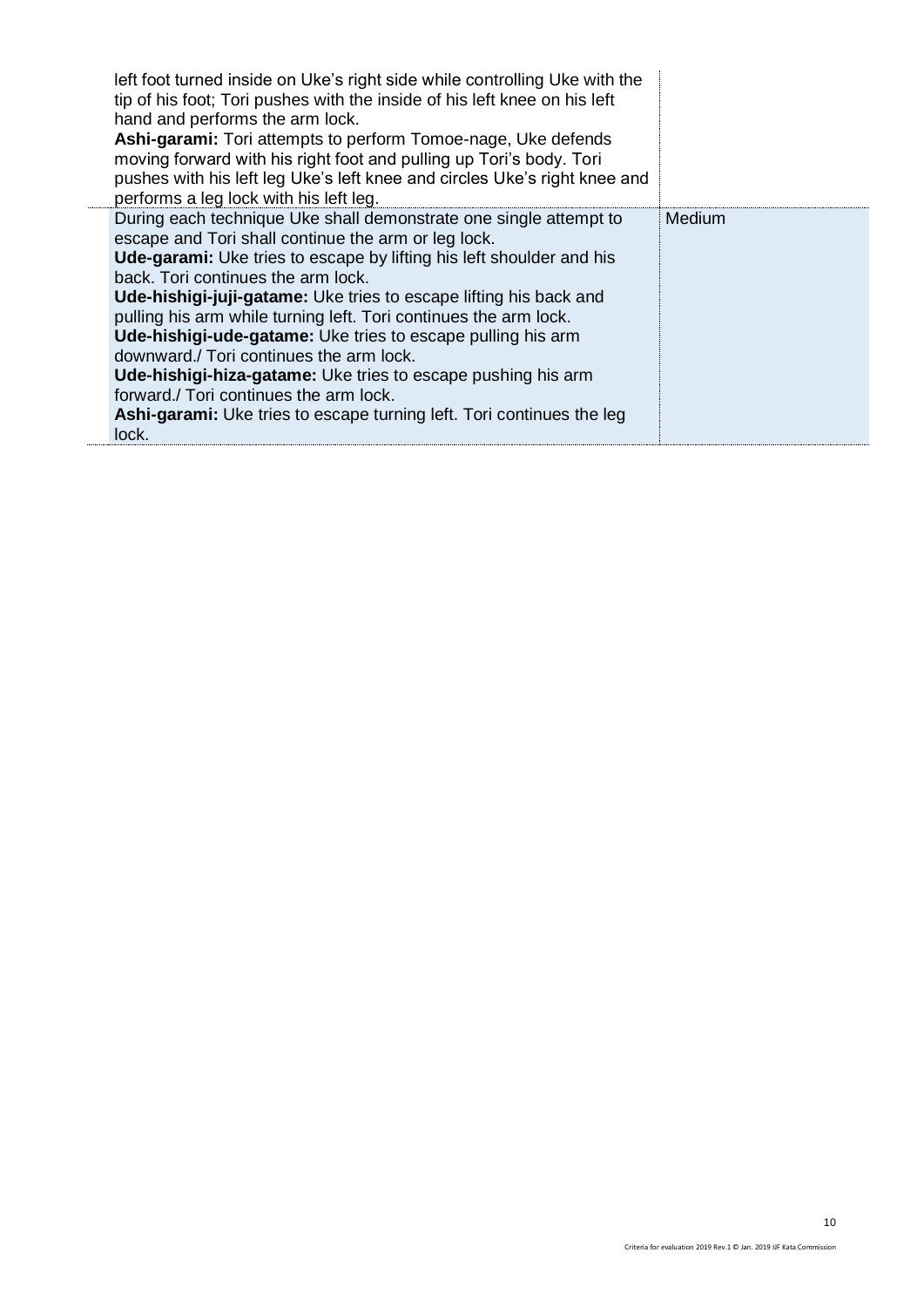# KIME-NO-KATA

| <b>General elements to be observed</b>                                                                                                                                 | <b>Kind of mistake</b>                                                              |
|------------------------------------------------------------------------------------------------------------------------------------------------------------------------|-------------------------------------------------------------------------------------|
| Tori decides the starting position and waits for Uke (especially in Idori,<br>where he reaches his position quickly, sits and waits); Uke takes the right<br>distance. | Medium                                                                              |
| Reverse starting position                                                                                                                                              | Forgotten technique in<br>the opening ceremony<br>and big mistake each<br>technique |
| Tori or Uke changes the sequence of techniques                                                                                                                         | Forgotten                                                                           |
| Greetings and clothing                                                                                                                                                 | Medium                                                                              |
| <b>Distance</b>                                                                                                                                                        | Medium                                                                              |
| Judogi, <b>backnumber</b> and belt                                                                                                                                     | Medium in Opening<br>and closing ceremony                                           |
| Loss of bandages during the execution                                                                                                                                  | Medium in closing<br>ceremony                                                       |
| Loss of the belt                                                                                                                                                       | <b>Big</b>                                                                          |
| Way of correctly placing and collecting the weapons                                                                                                                    | Medium                                                                              |
| Distance of the attack                                                                                                                                                 | Small/Medium                                                                        |
| Idori: During attack action the feet are required to be up on the toes, except<br>for Ryote-dori                                                                       | Medium                                                                              |
| Tori's displacement when performing an arm lock: right foot - left foot - right<br>foot/ left foot - right foot - left foot                                            | Medium                                                                              |
| Weapons <b>general</b> use                                                                                                                                             | Medium                                                                              |
| Weapons use in each technique                                                                                                                                          | <b>Small/Medium</b>                                                                 |
| Loss of weapons                                                                                                                                                        | Big                                                                                 |
| Loss of Control                                                                                                                                                        | <b>Big</b>                                                                          |
| <b>Touching Tori or Uke during attack</b>                                                                                                                              | <b>Medium/Big</b>                                                                   |
| Direction when performing a technique                                                                                                                                  | Medium                                                                              |
| Tori looks straight to his front when performing an arm lock                                                                                                           | Small                                                                               |
| Kiai                                                                                                                                                                   | Small (if unnecessary),<br>Medium (if absent)                                       |
| Speed and fluidity, effectiveness and realism                                                                                                                          | Medium each technique                                                               |
| Submitting (beating twice)                                                                                                                                             | Small                                                                               |

### **Technique**

Elements to observe Kind of Mistake

| Way of correctly placing and collecting the<br><b>Weapons</b>                                                                                                                                                       |              |
|---------------------------------------------------------------------------------------------------------------------------------------------------------------------------------------------------------------------|--------------|
| Dagger inside, sword outside, cutting edge upwards pointing down<br>diagonally, right side.                                                                                                                         | Small/Medium |
| Before the bow between Tori and Uke (at the beginning and at the end<br>of the Kata), Uke lays his weapons on the mat to his right (first the<br>sword, then the dagger), parallel to his leg with the cutting edge |              |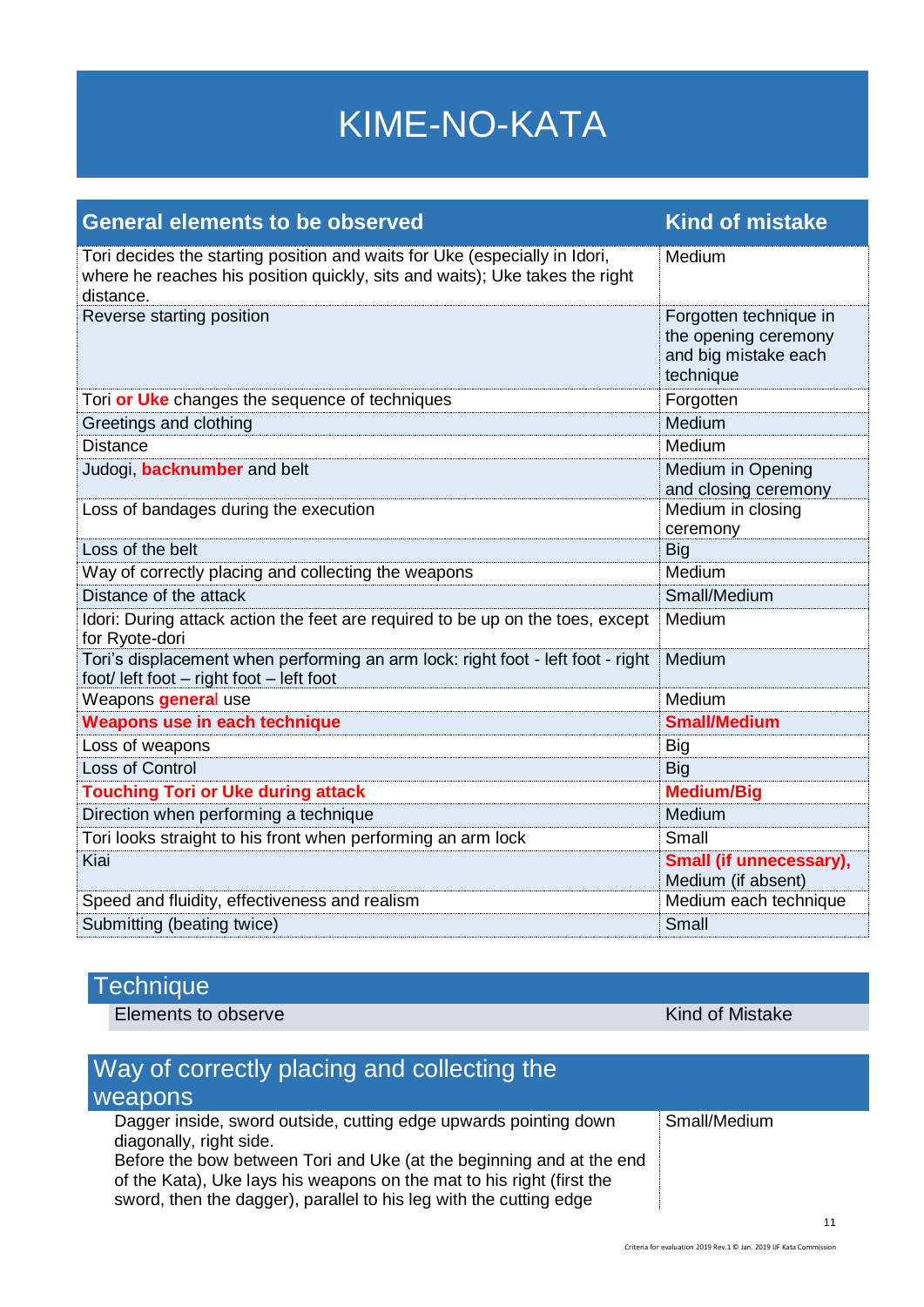| towards him (dagger hilt in line with the sword guard). Uke then picks<br>up his weapons (first the dagger, then the sword) and stands, turns<br>around and walks about 1.8 m, sits and holds the weapons vertically in<br>front of him, then lays the weapons on the mat, parallel to the tatami<br>line.<br>The dagger should be on the inside, both cutting edges towards him,<br>both hilts towards shomen.<br>At the end of the kata, Uke picks up the weapons (first the dagger,<br>then the sword) and takes them on his right side.                                                                                                                                                                                                                                   |              |
|-------------------------------------------------------------------------------------------------------------------------------------------------------------------------------------------------------------------------------------------------------------------------------------------------------------------------------------------------------------------------------------------------------------------------------------------------------------------------------------------------------------------------------------------------------------------------------------------------------------------------------------------------------------------------------------------------------------------------------------------------------------------------------|--------------|
| <b>Idori</b>                                                                                                                                                                                                                                                                                                                                                                                                                                                                                                                                                                                                                                                                                                                                                                  |              |
| Ryote-dori                                                                                                                                                                                                                                                                                                                                                                                                                                                                                                                                                                                                                                                                                                                                                                    |              |
| Distance: about 90 cm first and Tori and Uke move forward to hiza-<br>zume distance (two fists) sliding their knees.<br>Uke: grabs Tori's wrists without coming on his toes (kiai).<br>Tori: comes up on his toes, lets his both knees together and kicks Uke<br>in the solar plexus (kiai), then with right knee down on the mat and left<br>knee raised, takes hold of Uke's left wrist and turns to his left, pulling<br>the left arm forward diagonally and trapping it under his right armpit.<br>While pulling, pressure is applied to the elbow in the arm lock Waki-<br>gatame.<br>Uke should stay on his knees and tap Tori's leg twice to indicate<br>submission.                                                                                                   | Small/Medium |
| <b>Tsukkake</b>                                                                                                                                                                                                                                                                                                                                                                                                                                                                                                                                                                                                                                                                                                                                                               |              |
| Distance: hiza-zume.<br>Uke: comes up on toes and attempts to punch with reversed right fist at<br>Tori's solar plexus (kiai).<br>Tori: quickly comes up on his toes and pivots 90 ° to his right on his left<br>knee, his right knee up, deflects the lunge with his left hand, pulls to<br>break Uke's balance forward and does atemi with his reversed right fist<br>between Uke's eyebrows (kiai).<br>Tori: grabs Uke's right wrist, pulling it to his right hip and holds the wrist<br>against his thigh, reaches around Uke's neck to grab the right lapel<br>with his left hand. He moves forward two steps diagonally and applies<br>a Hara-gatame arm lock and controls Uke's neck.<br>Uke should stay on his knees and tap the mat twice to indicate<br>submission. | Small/Medium |
| Suri-age                                                                                                                                                                                                                                                                                                                                                                                                                                                                                                                                                                                                                                                                                                                                                                      |              |
| Distance: hiza-zume.<br>Uke: comes up on toes, attempts to thrust with the palm of his right<br>open hand at Tori's forehead (kiai).<br>Tori: quickly comes up on toes, with his right hand he defends and then<br>grabs Uke's wrist, his left hand is reversed under Uke's armpit, he kicks<br>Uke in the solar plexus (kiai). Tori then pivots to turn around pulling<br>Uke's face down onto the mat. He pushes Uke's arm forward (palm of<br>his hand downward), steps forward twice on his knees (left/right) and<br>places his left knee on the back of Uke's elbow to do an arm lock by<br>pulling up his hand.<br>Uke: taps the mat twice to indicate submission.                                                                                                     | Small/Medium |
| Yoko-uchi                                                                                                                                                                                                                                                                                                                                                                                                                                                                                                                                                                                                                                                                                                                                                                     |              |
| Distance: hiza-zume.<br>Uke: comes up on his toes and attempts to strike Tori's left temple with<br>his right fist (kiai).                                                                                                                                                                                                                                                                                                                                                                                                                                                                                                                                                                                                                                                    | Small/Medium |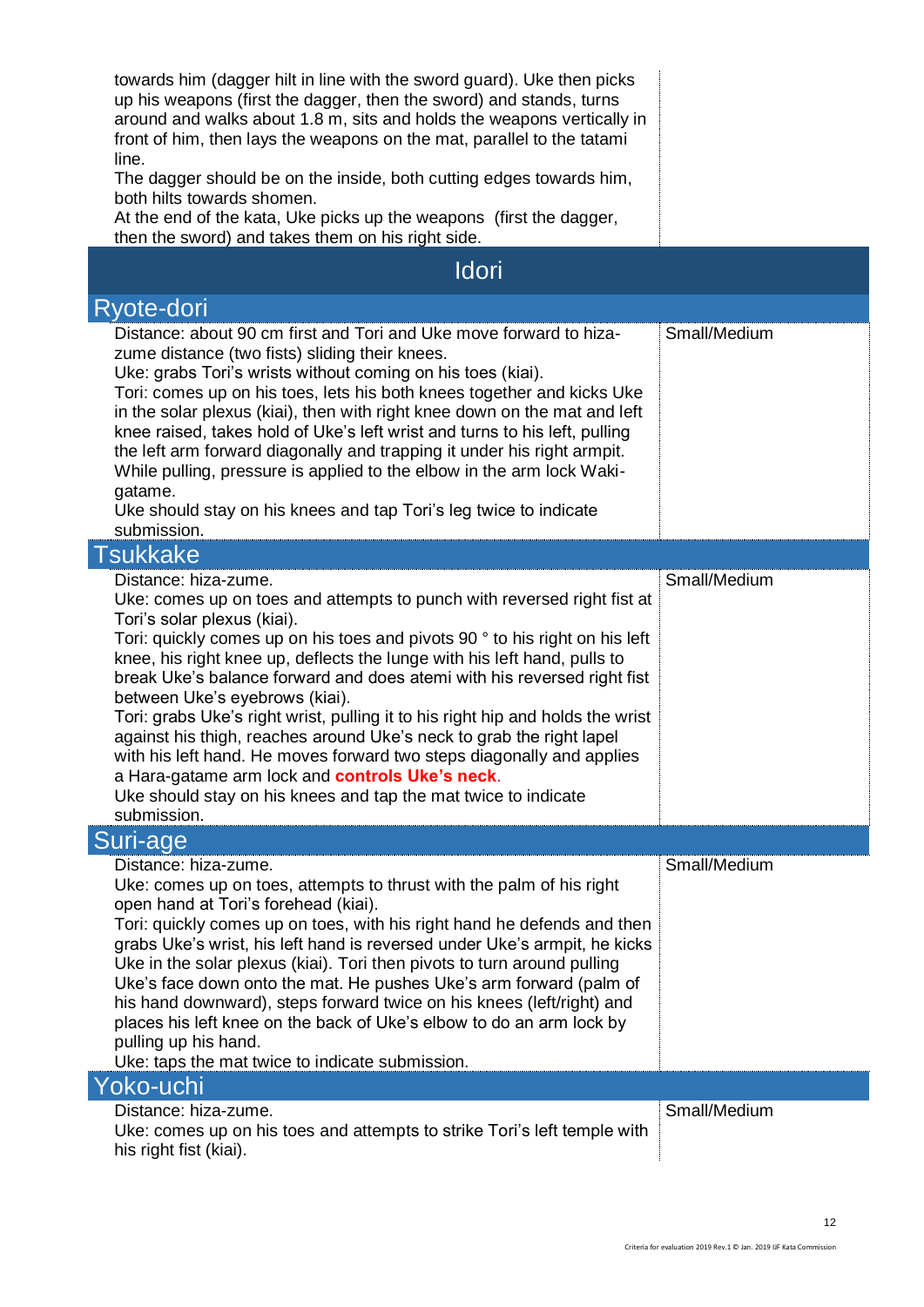| Uke's right arm, raising his right arm, he steps forward onto his right<br>foot holding Uke as in Kata gatame.<br>Tori: presses against Uke's back with his left hand and pushes Uke<br>backwards and over onto his back stepping forward onto his left foot.<br>He presses Uke's right elbow towards his face (right knee on the mat,<br>left knee up), strikes Uke in the solar plexus with his elbow (open hand)<br>(kiai).<br>Uke: after the technique, he sits in toma (about 1.2 m) facing Tori<br>before standing and walking around on the right side of Tori to sit down<br>one step to the rear of Tori                                                                                                                                                                                                                                    |              |
|------------------------------------------------------------------------------------------------------------------------------------------------------------------------------------------------------------------------------------------------------------------------------------------------------------------------------------------------------------------------------------------------------------------------------------------------------------------------------------------------------------------------------------------------------------------------------------------------------------------------------------------------------------------------------------------------------------------------------------------------------------------------------------------------------------------------------------------------------|--------------|
| Ushiro-dori                                                                                                                                                                                                                                                                                                                                                                                                                                                                                                                                                                                                                                                                                                                                                                                                                                          |              |
| Distance: one step behind Tori first and Uke moves forward to about 20<br>cm behind Tori sliding his knees.<br>Uke: comes up on his toes, steps forward on his right foot and grapples<br>around Tori's upper arms (kiai).<br>Tori: reacts by raising his arms from his sides outward to break the hold<br>coming up on his toes, he grabs Uke's left sleeve with his right hand<br>and higher up with his left hand, he slides his right leg backward (toes<br>up) in between Uke's legs, he rolls to his left as if performing a<br>Makikomi.<br>Tori: while controlling Uke, he punches Uke in the groin with left fist<br>(kiai).<br>Uke: comes up onto his knees and returns on his sitting position behind<br>Tori in a distance of one step. He then stands and walks to the right<br>around Tori and sits in toma (about 1.2 m) facing Tori. | Small/Medium |
| <b>Tsukkomi</b>                                                                                                                                                                                                                                                                                                                                                                                                                                                                                                                                                                                                                                                                                                                                                                                                                                      |              |
| Uke collects the dagger (right hand on the top, left hand down) and<br>places its cutting edge upwards inside his jacket, returns and sits in<br>front of Tori. Distance at about 90 cm, first and Uke moves forward to<br>about 45 cm to Tori sliding his knees.<br>Uke: draws the dagger coming up on his toes, left foot forward and<br>attempts to stab Tori in the stomach (kiai).<br>Tori: quickly comes up on his toes and pivots 90 ° to his right on his left<br>knee, his right knee up, deflects the lunge with his left hand, pulls to                                                                                                                                                                                                                                                                                                   | Small/Medium |
| break Uke's balance forward and does atemi with his reversed right fist<br>between Uke's eyebrows (kiai), he grabs Uke's right wrist, pulling it to<br>his right hip and holds the wrist against his thigh. He reaches around<br>Uke's neck to grab the right lapel with his left hand. He moves forward<br>two steps diagonally and applies a Hara-gatame arm lock and <b>controls</b><br>Uke's neck.<br>Uke should stay on his knees and tap the mat twice to indicate<br>submission.<br>Returning to sitting position, Uke replaces the dagger back inside the<br>jacket.                                                                                                                                                                                                                                                                         |              |
| Kiri-komi<br>Distance: about 45 cm.                                                                                                                                                                                                                                                                                                                                                                                                                                                                                                                                                                                                                                                                                                                                                                                                                  | Small/Medium |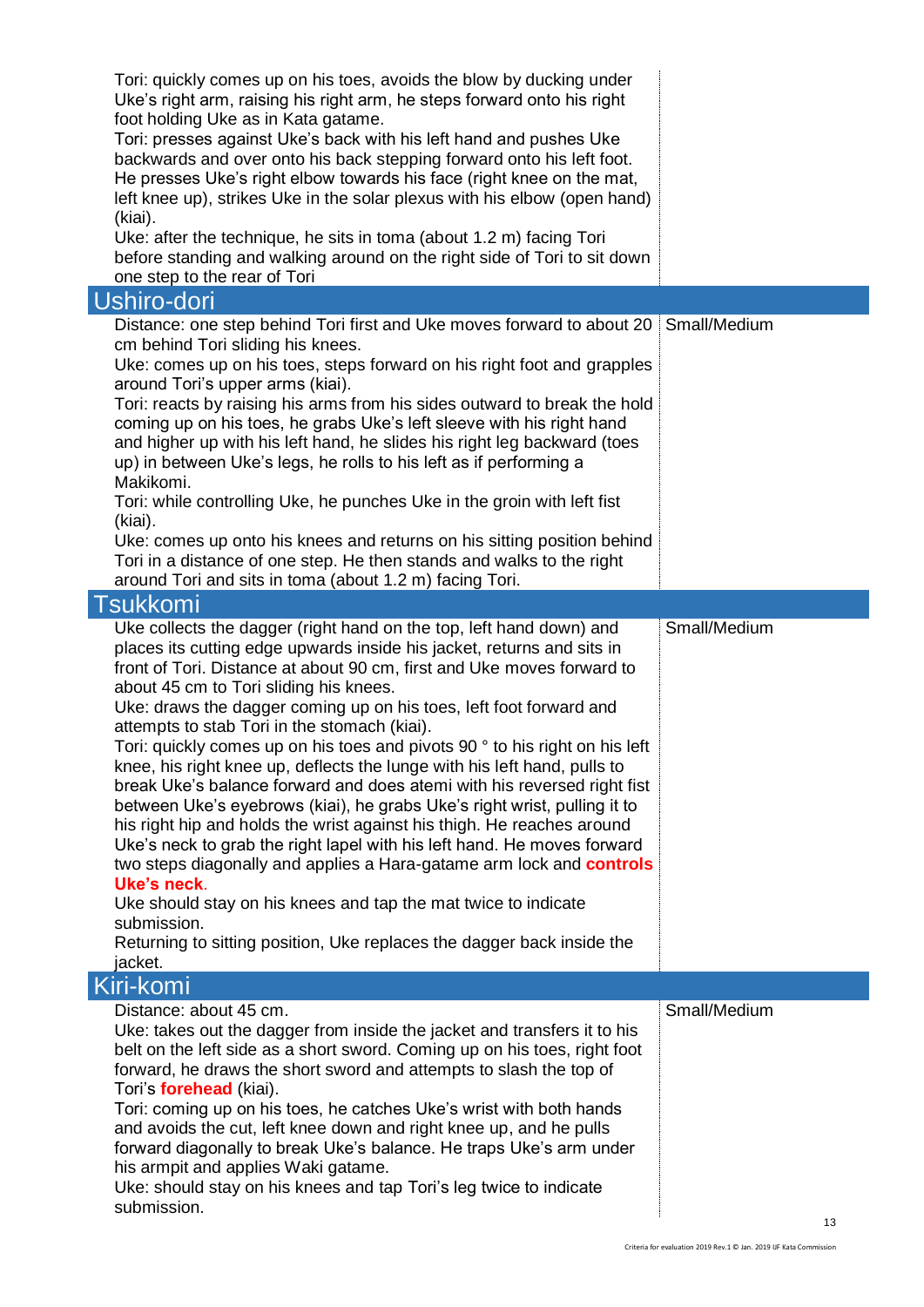| Uke sits in toma about 1,2 m facing Tori.<br>Uke takes out the short sword from his belt and replaces it back inside<br>the jacket as a dagger.                                                                                                                                                                                                                                                                                                                                                                                                                                                                                                                                                                                                                                                                                                                                                                                                                                                                                                                                                                                                                                                                                                   |              |
|---------------------------------------------------------------------------------------------------------------------------------------------------------------------------------------------------------------------------------------------------------------------------------------------------------------------------------------------------------------------------------------------------------------------------------------------------------------------------------------------------------------------------------------------------------------------------------------------------------------------------------------------------------------------------------------------------------------------------------------------------------------------------------------------------------------------------------------------------------------------------------------------------------------------------------------------------------------------------------------------------------------------------------------------------------------------------------------------------------------------------------------------------------------------------------------------------------------------------------------------------|--------------|
| Yoko-tsuki                                                                                                                                                                                                                                                                                                                                                                                                                                                                                                                                                                                                                                                                                                                                                                                                                                                                                                                                                                                                                                                                                                                                                                                                                                        |              |
| Uke stands up and walks over to Tori's right side and sits down next to<br>him. Distance about 20 cm. on the side.<br>Uke: draws the dagger, turns, coming up on his toes, he steps forward<br>onto his left foot and attempts to stab Tori's right side, cutting edge<br>upwards (kiai).<br>Tori: quickly comes up on his toes and pivots 180 ° to his right on his<br>left knee, his right knee up, deflects the lunge with his left hand, pulls to<br>break Uke's balance forward and does atemi with his reversed right fist<br>between Uke's eyebrows (kiai). He grabs Uke's right wrist, pulling it to<br>his right hip and holds the wrist against his thigh, reaches around Uke's<br>neck to grab the right lapel with his left hand. He moves forward two<br>steps diagonally and applies a Hara-gatame arm lock and <b>controls</b><br><b>Uke's neck</b> at the same time.<br>Uke: should stay on his knees and pat the mat twice to indicate<br>submission.<br>Both return to the sitting position next to each other.<br>Uke replaces the dagger back in his jacket, stands, walks back and sits<br>down in toma at about 1.2 m facing Tori.<br>Uke replaces the dagger down on the mat in its original position sitting<br>in seiza. | Small/Medium |
| <b>Tachiai</b>                                                                                                                                                                                                                                                                                                                                                                                                                                                                                                                                                                                                                                                                                                                                                                                                                                                                                                                                                                                                                                                                                                                                                                                                                                    |              |
| Ryote-dori                                                                                                                                                                                                                                                                                                                                                                                                                                                                                                                                                                                                                                                                                                                                                                                                                                                                                                                                                                                                                                                                                                                                                                                                                                        |              |
| Uke's distance: 1 step (about 40 cm.).<br>Uke: grabs Tori's wrists advancing with his right foot (half step) (kiai).<br>Tori: pulls his arms out and back, breaking Uke's balance forward, he<br>kicks Uke in the groin (kiai) bringing his foot back down immediately.<br>Tori: pulls Uke's left arm out diagonally and applies Waki gatame in a<br>standing position.<br>Uke should tap Tori's leg twice to indicate submission.<br>Tori and Uke return to starting position, Uke faces Tori at toma about<br>1.2 m distance.                                                                                                                                                                                                                                                                                                                                                                                                                                                                                                                                                                                                                                                                                                                   | Small/Medium |
| Sode-dori                                                                                                                                                                                                                                                                                                                                                                                                                                                                                                                                                                                                                                                                                                                                                                                                                                                                                                                                                                                                                                                                                                                                                                                                                                         |              |
| Uke walks around Tori on his right side (while Tori steps slightly<br>backwards) and stands behind him on his left. He grabs Tori's left<br>sleeve, first with his left hand and then with his right hand, and forces<br>Tori to walk forward right-left-right foot.<br>On the third step Tori moves to his right to break Uke's balance in that<br>direction. Tori kicks Uke on his right knee with his left foot (kiai), pivots<br>180 ° left, grabs Uke's right sleeve (inside the elbow) and left lapel and<br>throws Uke with O-soto-gari.                                                                                                                                                                                                                                                                                                                                                                                                                                                                                                                                                                                                                                                                                                   | Small/Medium |
| <b>Tsukkake</b>                                                                                                                                                                                                                                                                                                                                                                                                                                                                                                                                                                                                                                                                                                                                                                                                                                                                                                                                                                                                                                                                                                                                                                                                                                   |              |
| Tori and Uke stand facing each other at three steps distance (about 1.8<br>m.).<br>Uke: takes a step forward with his left foot, left guard, then lunges<br>forward with his right foot and attempts to punch Tori in the face with<br>his right reversed fist between Tori's eyebrows (uto) (kiai).<br>Tori: pivoting on his left foot, turns 90° to his right in Tai-sabaki to                                                                                                                                                                                                                                                                                                                                                                                                                                                                                                                                                                                                                                                                                                                                                                                                                                                                  | Small/Medium |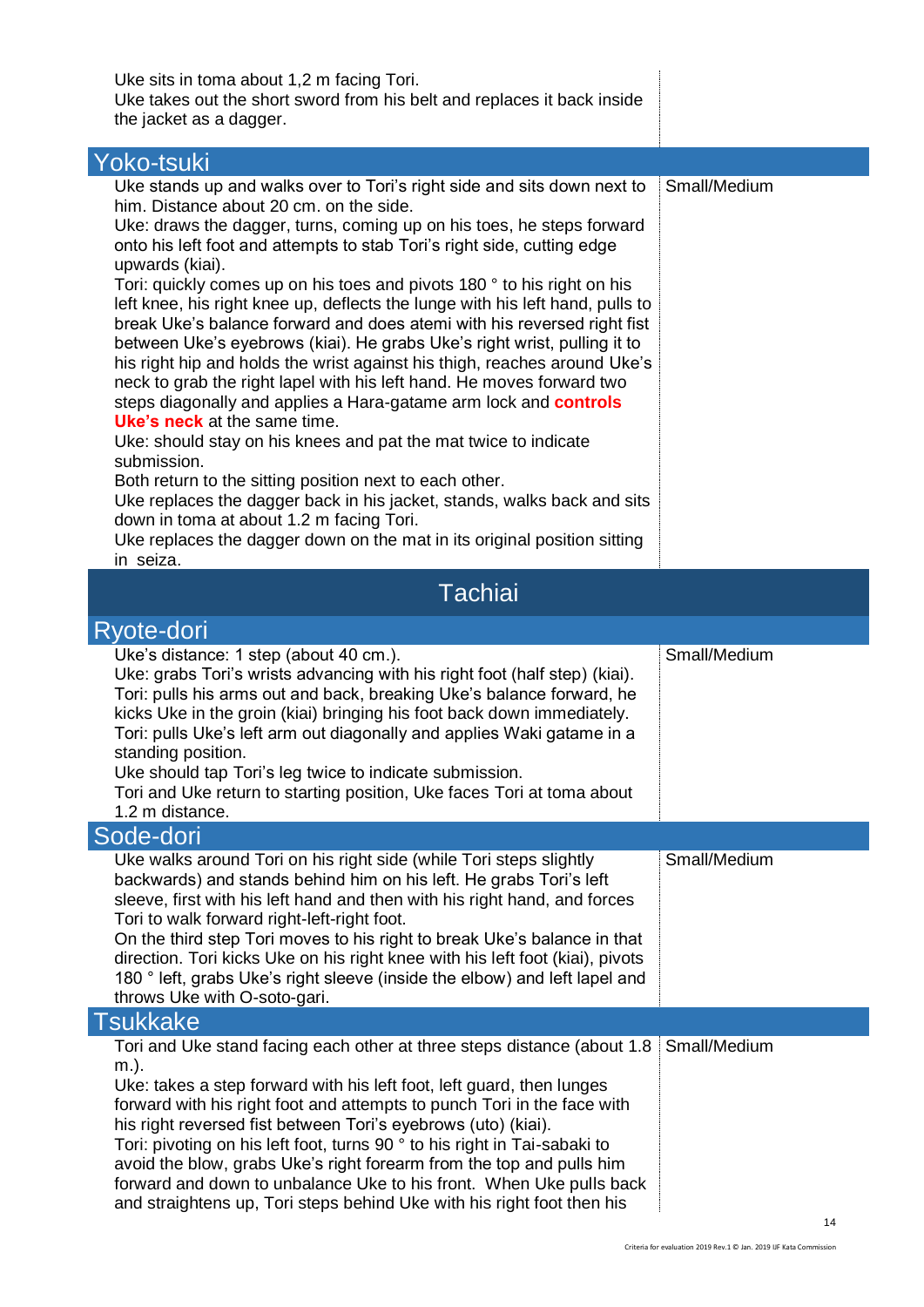| left foot, puts his right arm around Uke's throat and pulls him                                                                               |              |
|-----------------------------------------------------------------------------------------------------------------------------------------------|--------------|
| backwards.<br>He clasps his hands on Uke's left shoulder as in Hadaka jime, steps                                                             |              |
| backward with his left foot and applies the choke.                                                                                            |              |
| Uke: defends by pulling down Tori's right upper arm and submits by                                                                            |              |
| tapping the mat twice with his right foot.                                                                                                    |              |
| <b>Tsuki-age</b>                                                                                                                              | Small/Medium |
| Tori and Uke stand facing each other at about one step distance.<br>Uke: steps forward with his right foot and attempts an uppercut to Tori's |              |
| chin (kiai).                                                                                                                                  |              |
| Tori: leans backward to avoid the blow, takes Uke's wrist with two                                                                            |              |
| hands, pulls it upwards and diagonally to the front.                                                                                          |              |
| Tori: traps Uke's arm under his armpit and applies Waki gatame in<br>standing position.                                                       |              |
| Uke: shouldn't bend too much. He should tap Tori's leg twice to                                                                               |              |
| indicate submission.                                                                                                                          |              |
| Suri-age                                                                                                                                      |              |
| Tori and Uke stand facing each other at about one step distance.                                                                              | Small/Medium |
| Uke: steps forward with his right foot and attempts to strike Tori's                                                                          |              |
| forehead with the palm of his right open hand (kiai).<br>Tori: leans back and parries the blow at the elbow with his left forearm,            |              |
| at the same time he punches Uke in the stomach with his reversed                                                                              |              |
| right fist (kiai). Immediately he throws him with left Uki-goshi.                                                                             |              |
| Yoko-uchi                                                                                                                                     |              |
| Tori and Uke stand facing each other at about 1 step distance.                                                                                | Small/Medium |
| Uke: steps forward with right foot and attempts to strike Tori on his left                                                                    |              |
| temple with his right fist (kiai).<br>Tori: stepping in with his left foot, he ducks under the fist and at the                                |              |
| same time he puts his right hand on Uke's left chest to push Uke                                                                              |              |
| slightly backward. He grabs Uke's left lapel with his right hand and                                                                          |              |
| steps behind Uke first with his right foot then his left. He reaches                                                                          |              |
| around Uke's neck with his left hand and grabs his right lapel. Tori<br>presses his forehead onto the back of Uke's head and steps            |              |
| backwards with his left foot and lowers his hips, applying Okuri-eri-jime.                                                                    |              |
| Uke: defends by pulling down Tori's left upper arm and submits by                                                                             |              |
| banging the mat twice with his right foot.                                                                                                    |              |
| Ke-age                                                                                                                                        |              |
| Distance: one step.                                                                                                                           | Small/Medium |
| Uke: steps forward a small step with his left foot and attempts to kick<br>Tori in the groin (kiai).                                          |              |
| Tori: steps back with his right foot turning 90 ° in Tai-sabaki to his right,                                                                 |              |
| with his left hand he catches Uke's ankle and then, with his right hand,                                                                      |              |
| he pulls Uke's foot to the left, twists his hips to the left and kicks Uke in                                                                 |              |
| the groin (kiai).                                                                                                                             |              |
| Tori and Uke face each other at toma (about 1.2 m) distance.                                                                                  |              |
| Ushiro-dori                                                                                                                                   | Small/Medium |
| Uke: moves around on Tori's right side and stands directly behind him<br>at about 90 cm. distance. In the meantime Tori steps backward.       |              |
| Tori: advances three steps, left-right-left, Uke follows Tori but, during                                                                     |              |
| the third step, he changes and steps forward with his right foot                                                                              |              |
| grappling around Tori's upper arms.                                                                                                           |              |
| Tori: immediately moves his elbows outwards and takes Uke's upper<br>right sleeve with both hands. He then throws Uke with Seoi-nage.         |              |
| Tori: right knee down, left knee up, he strikes Uke between the eyes                                                                          |              |
| with Te-gatana (kiai).                                                                                                                        |              |
| Tori returns to the original position, Uke at toma (about 1.2 m).                                                                             |              |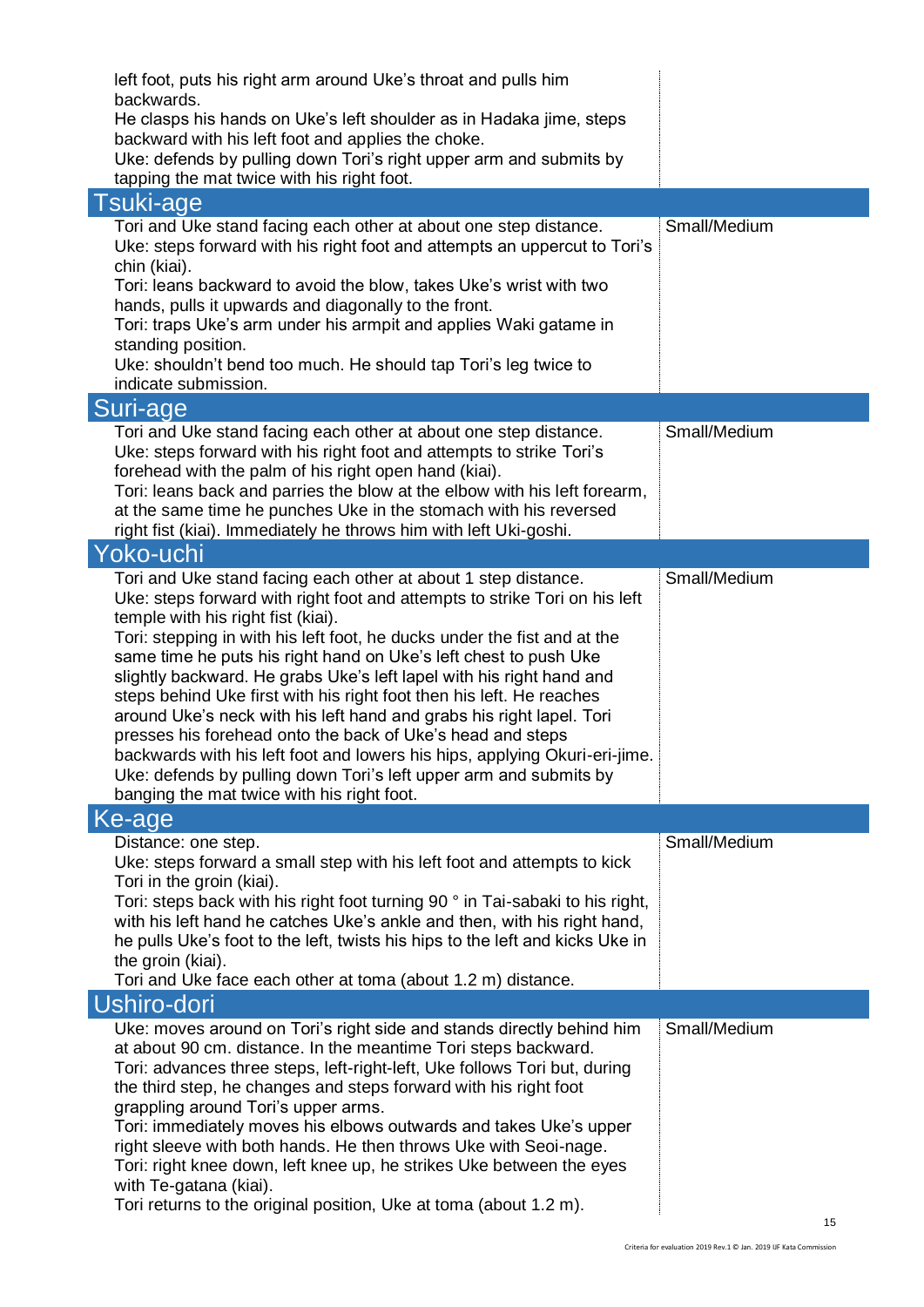| <b>Tsukkomi</b>                                                                                                                                                                                                                                                                                                                                                                                                                                                                                                                                                                                                                                                                                                                                                                                                                                                                                                                  |              |
|----------------------------------------------------------------------------------------------------------------------------------------------------------------------------------------------------------------------------------------------------------------------------------------------------------------------------------------------------------------------------------------------------------------------------------------------------------------------------------------------------------------------------------------------------------------------------------------------------------------------------------------------------------------------------------------------------------------------------------------------------------------------------------------------------------------------------------------------------------------------------------------------------------------------------------|--------------|
| Uke collects the dagger (right hand on the top, left hand under): cutting<br>edge upwards placed inside his jacket. He returns to his position.<br>Distance: about 90 cm.<br>Uke: draws the dagger, steps forward with his left foot and attempts to<br>stab Tori's solar plexus (kiai).<br>Tori: turns to his right quickly 90° in Tai-sabaki and deflects the lunge<br>with his left hand, pulls to break Uke's balance forward and does atemi<br>with his reversed right fist between the eyes (kiai), he grabs Uke's right<br>wrist, pulls it to his right hip. Holding the wrist against his thigh, he<br>reaches around Uke's neck to grab the right lapel with his left hand. He<br>moves forward two steps diagonally and applies a Hara gatame arm<br>lock and controls Uke's neck.<br>Uke: doesn't bend too much.<br>Uke: should tap Tori's leg twice to indicate submission and replaces<br>the dagger in his jacket. | Small/Medium |
| Kiri-komi                                                                                                                                                                                                                                                                                                                                                                                                                                                                                                                                                                                                                                                                                                                                                                                                                                                                                                                        |              |
| Uke (about 90 cm. apart): takes out the dagger from his jacket and puts<br>it in his belt on the left side as a short sword.<br>Uke: steps forward with his right foot and slashes straight on Tori's<br>forehead (kiai).<br>Tori: grabs Uke's wrist with both hands and avoids the cut. He traps<br>Uke's arm under his armpit and moves backwards diagonally applying<br>Waki-gatame.<br>Uke: shouldn't bend too much.<br>Uke: should tap Tori's leg twice to indicate submission and returns to<br>toma (about $1.2$ m).<br>He replaces the short sword into the belt, then he places the dagger                                                                                                                                                                                                                                                                                                                              | Small/Medium |
|                                                                                                                                                                                                                                                                                                                                                                                                                                                                                                                                                                                                                                                                                                                                                                                                                                                                                                                                  |              |
| back inside the jacket as a dagger.                                                                                                                                                                                                                                                                                                                                                                                                                                                                                                                                                                                                                                                                                                                                                                                                                                                                                              |              |
| Nuki-gake<br>Uke replaces the dagger back down on the mat and collects the sword<br>(right hand on the top, left hand under), he puts it in the left side of his<br>belt, cutting edge up and returns to his position.<br>Tori and Uke stand facing each other at toma.<br>Uke: steps forward with his right foot and attempts to draw his sword.<br>Tori: steps forward with his right foot close to Uke's right foot and<br>blocks with his right hand on Uke's right wrist, in order to stop Uke to<br>draw the sword.<br>Tori: moves quickly forward with his right foot, then, bringing his left<br>foot around behind Uke, he reaches around Uke's neck to grab the<br>right lapel with his left hand. He steps back diagonally, breaking Uke's<br>balance and applies Kata-ha-jime.<br>Uke submits by banging the mat twice with his right foot.                                                                          | Small/Medium |
| Kiri-oroshi<br>Distance: Uke in his starting position, Tori at about 2.7 m distance.                                                                                                                                                                                                                                                                                                                                                                                                                                                                                                                                                                                                                                                                                                                                                                                                                                             | Small/Medium |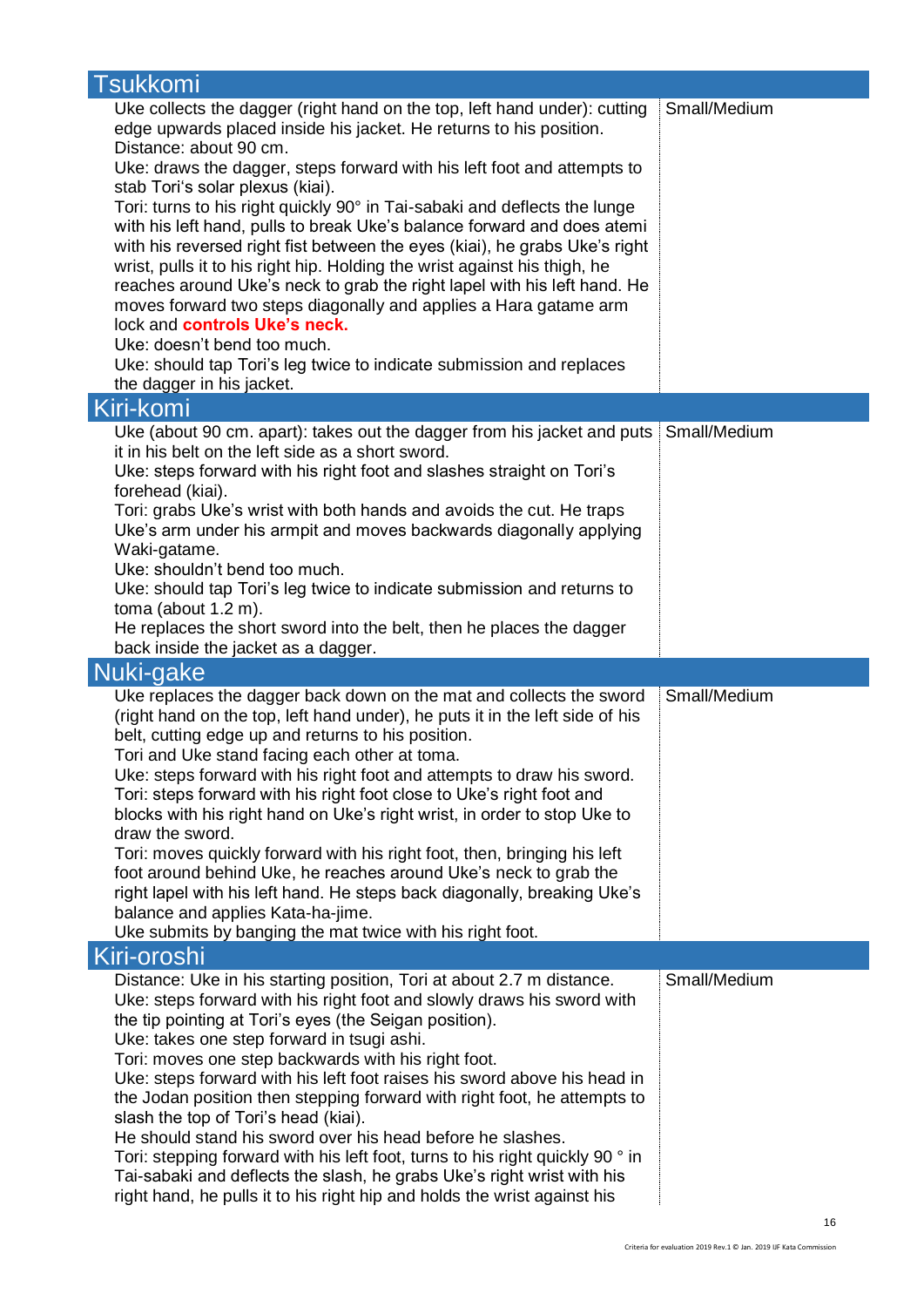thigh. Tori reaches around Uke's neck to grab his right lapel with his left hand. He moves **forward two steps (right-left-right) diagonally and applies a Ude-hishigi-hara-gatame while grasping Uke's right collar deeply with his left hand to control Uke's neck.** 

Uke: shouldn't bend too much.

He should tap Tori's leg twice to indicate submission. Tori in shizen-hontai, Uke goes to his starting point

keeping the sword downward/rightward, the edge inward.

Uke brings the sword up to Tori's eye level and then returns the sword to its scabbard (shizen-hontai)

While Uke replaces the sword back on the mat in preparation for the closing ceremony of the Kata, Tori goes back to his original position.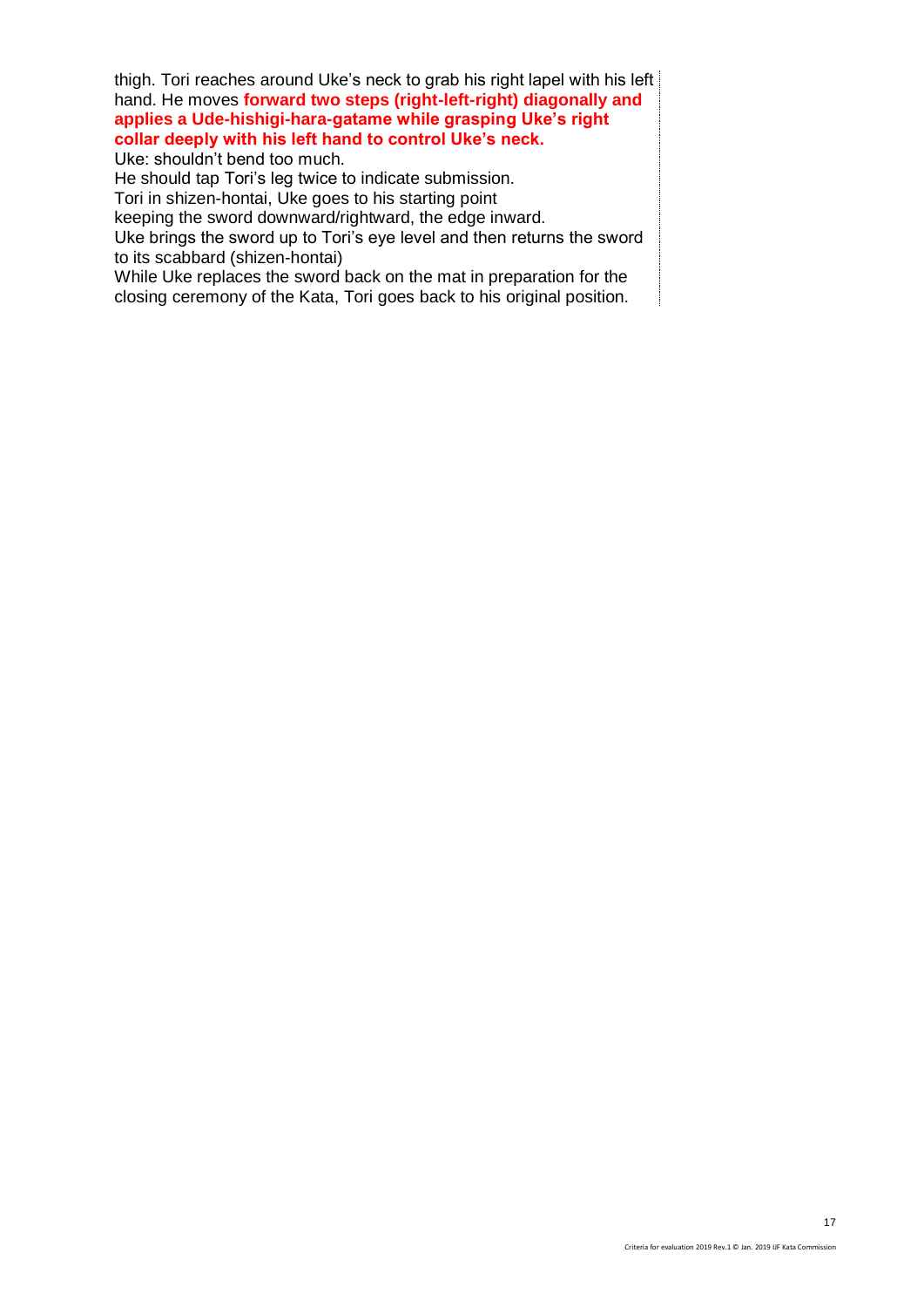### JU-NO-KATA

| <b>General elements to be observed</b>                                                                                                                                                                                                                                                                                                                                                                                                                                                                                                                                                                     | <b>Kind of mistake</b>                                                              |
|------------------------------------------------------------------------------------------------------------------------------------------------------------------------------------------------------------------------------------------------------------------------------------------------------------------------------------------------------------------------------------------------------------------------------------------------------------------------------------------------------------------------------------------------------------------------------------------------------------|-------------------------------------------------------------------------------------|
| Distance:<br>Tsuki-dashi: about 1,8 m<br>Kata-oshi: Tori's left foot and Uke's right lined up and close<br>Ryote-dori: about half step<br>Kata-mawashi: about half step<br>Ago-oshi: about three steps<br>Kiri-oroshi: about two steps.<br>Ryo-kata-oshi: arms length (Uke's palms touch Tori's shoulders)<br>Naname-uchi: about one step<br>Katate-dori: Tori and Uke side by side<br>Katate-age: about 2,7 m<br>Obi-tori: about one step<br>Mune-oshi: about half step (slightly narrower)<br>Tsuki-age: about one step<br>Uchi-oroshi: about two steps<br>Ryogan-tsuki: about one step (slightly wider) | Medium                                                                              |
| Reverse starting position                                                                                                                                                                                                                                                                                                                                                                                                                                                                                                                                                                                  | Forgotten technique in<br>the opening ceremony<br>and big mistake each<br>technique |
| Tori or Uke changes the sequence of the techniques                                                                                                                                                                                                                                                                                                                                                                                                                                                                                                                                                         | Forgotten                                                                           |
| Loss of Control                                                                                                                                                                                                                                                                                                                                                                                                                                                                                                                                                                                            | <b>Big</b>                                                                          |
| Changing pace                                                                                                                                                                                                                                                                                                                                                                                                                                                                                                                                                                                              | Small                                                                               |
| Decision, effectiveness and realism                                                                                                                                                                                                                                                                                                                                                                                                                                                                                                                                                                        | Medium each technique                                                               |
| Submitting (tapping once with free arms or moving back one foot)                                                                                                                                                                                                                                                                                                                                                                                                                                                                                                                                           | Small. Medium if Uke<br>doesn't tap.                                                |

| Technique |                     |                        |
|-----------|---------------------|------------------------|
|           | Elements to observe | <b>Kind of Mistake</b> |

| Greeting and clothing                 |                                           |  |
|---------------------------------------|-------------------------------------------|--|
| Starting distance                     | Medium                                    |  |
| Greeting                              | Medium                                    |  |
| Judogi, <b>backnumber</b> and belt    | Medium in Opening and<br>Closing ceremony |  |
| Loss of bandages during the execution | Medium in Closing<br>ceremony             |  |
| Loss of the belt                      | Big                                       |  |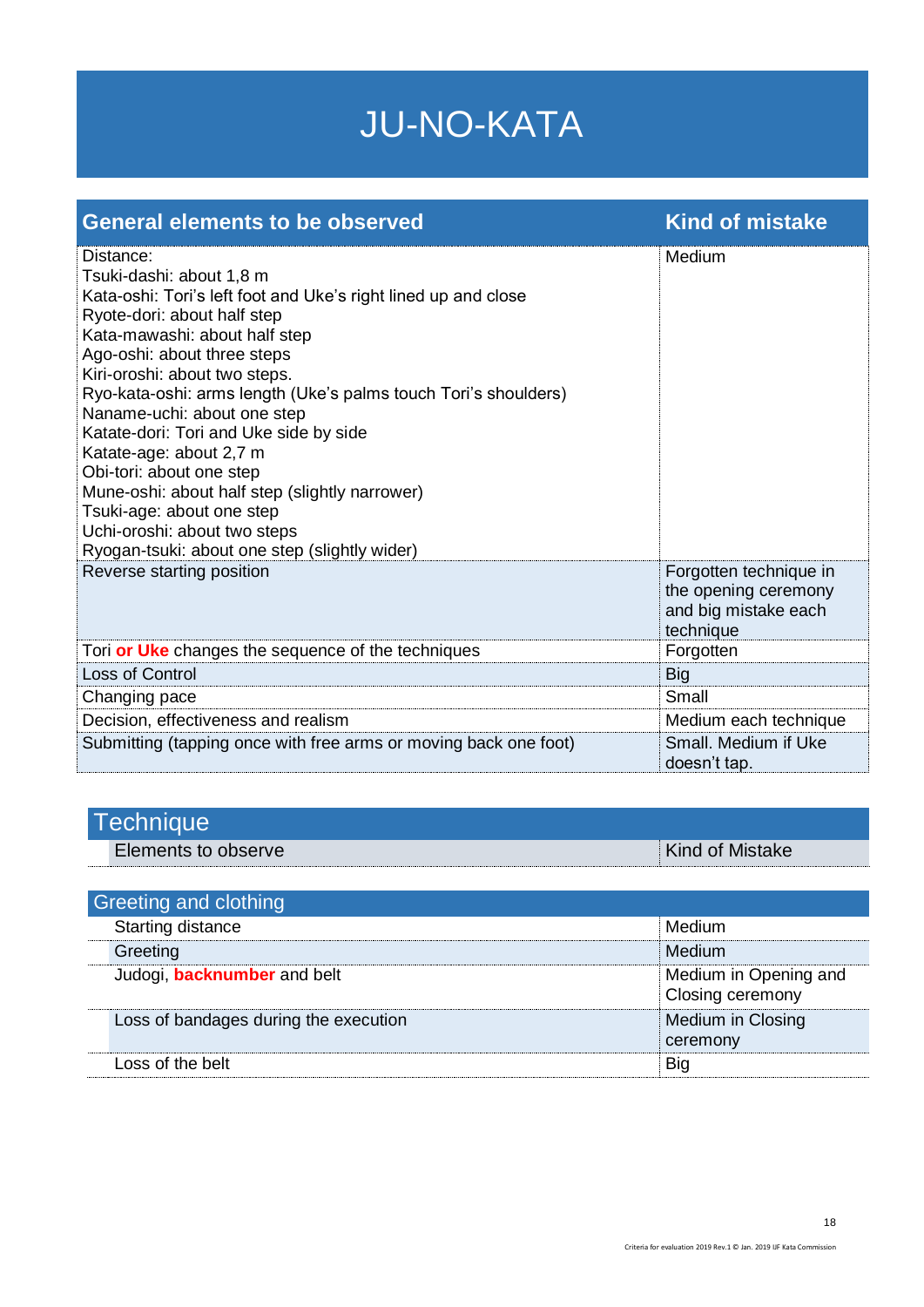| Dai-Ikkyo                                                                                                                                                                                           |              |  |
|-----------------------------------------------------------------------------------------------------------------------------------------------------------------------------------------------------|--------------|--|
| Tsuki-dashi                                                                                                                                                                                         |              |  |
| Uke's tsugi-ashi and gradually and continuously lift of the arm (belt,<br>throat) hitting Tori's Uto on the third step.                                                                             | Small/Medium |  |
| Uke: attacks between Tori's eyebrows on the third step.<br>Tori takes Uke's right wrist thumb down and the left wrist thumb up.                                                                     | Small/Medium |  |
| Tori and Uke way of freeing (opening and closing of the legs when<br>turning, hand grips with thumb up).                                                                                            | Small/Medium |  |
| Conclusion: breaking Uke's balance backwards (Uke's right arm<br>streched).                                                                                                                         | Small/Medium |  |
| Kata-oshi                                                                                                                                                                                           |              |  |
| Uke lifts his right hand and pushes on the back side of Tori's right<br>shoulder.                                                                                                                   | Small/Medium |  |
| Tori bends down; Uke bends when Tori ducks and then pushes Tori's<br>shoulder backwards with his right palm; Tori moves backwards gripping<br>Uke's right four fingers with his right hand.         | Small/Medium |  |
| Uke prepares his left hand before the attack.                                                                                                                                                       | Small/Medium |  |
| Uke strikes between Tori's eyes with his left fingertips moving forward<br>with his left foot and Tori's counterattack by gripping fingers of both<br>hands while moving backward.                  | Small/Medium |  |
| Conclusion: Tori breaks Uke's balance backwards with stretched arms.                                                                                                                                | Small/Medium |  |
| Ryote-dori                                                                                                                                                                                          |              |  |
| Uke: grabs both of Tori's wrists.                                                                                                                                                                   | Small/Medium |  |
| Tori: breaks Uke's balance forward and does technique (Soto-<br>makikomi).                                                                                                                          | Small/Medium |  |
| Loading of Tori and lifting of Uke.                                                                                                                                                                 | Small/Medium |  |
| Kata-mawashi                                                                                                                                                                                        |              |  |
| Uke: turns Tori's shoulders (right hand on the back of right shoulder,<br>left hand in front of the left shoulder).                                                                                 | Small/Medium |  |
| Tori: breaks Uke's balance forward with his left hand and does<br>technique (Ippon-seoi-nage, loading Uke onto his shoulders).                                                                      | Small/Medium |  |
| Loading of Tori and lifting of Uke.                                                                                                                                                                 | Small/Medium |  |
| Ago-oshi                                                                                                                                                                                            |              |  |
| Tori: three steps forward (turning to right side with third step).                                                                                                                                  | Small/Medium |  |
| Uke in tsugi-ashi and gradually and continuously lift of the arm (belt,<br>throat) hitting Tori's chin on the third step.                                                                           | Small/Medium |  |
| Tori's defense: Tori turns his face to his left, grabs Uke's right hand<br>with his right hand putting his right thumb on Uke's right palm, and<br>moves forward with his right foot turning 180 °. | Small/Medium |  |
| Uke prepares the hand before the attack.                                                                                                                                                            | Small/Medium |  |
| Uke strikes between Tori's eyebrows with his left fingertips moving<br>forward with his left foot and Tori counterattacks (hand grip) moving<br>backward with his left foot.                        | Small/Medium |  |
| Conclusion: Tori breaks Uke's balance backward blocking with bent<br>arms.                                                                                                                          | Small/Medium |  |
| Dai-nikyo                                                                                                                                                                                           |              |  |
| Kiri-oroshi                                                                                                                                                                                         |              |  |
| Uke: preparation of the attack (stepping backward with his right foot<br>turning to his right and facing his right palm forward at the same time).                                                  | Small/Medium |  |
| Uke: Te-gatana attack stepping forward with his right foot.                                                                                                                                         | Small/Medium |  |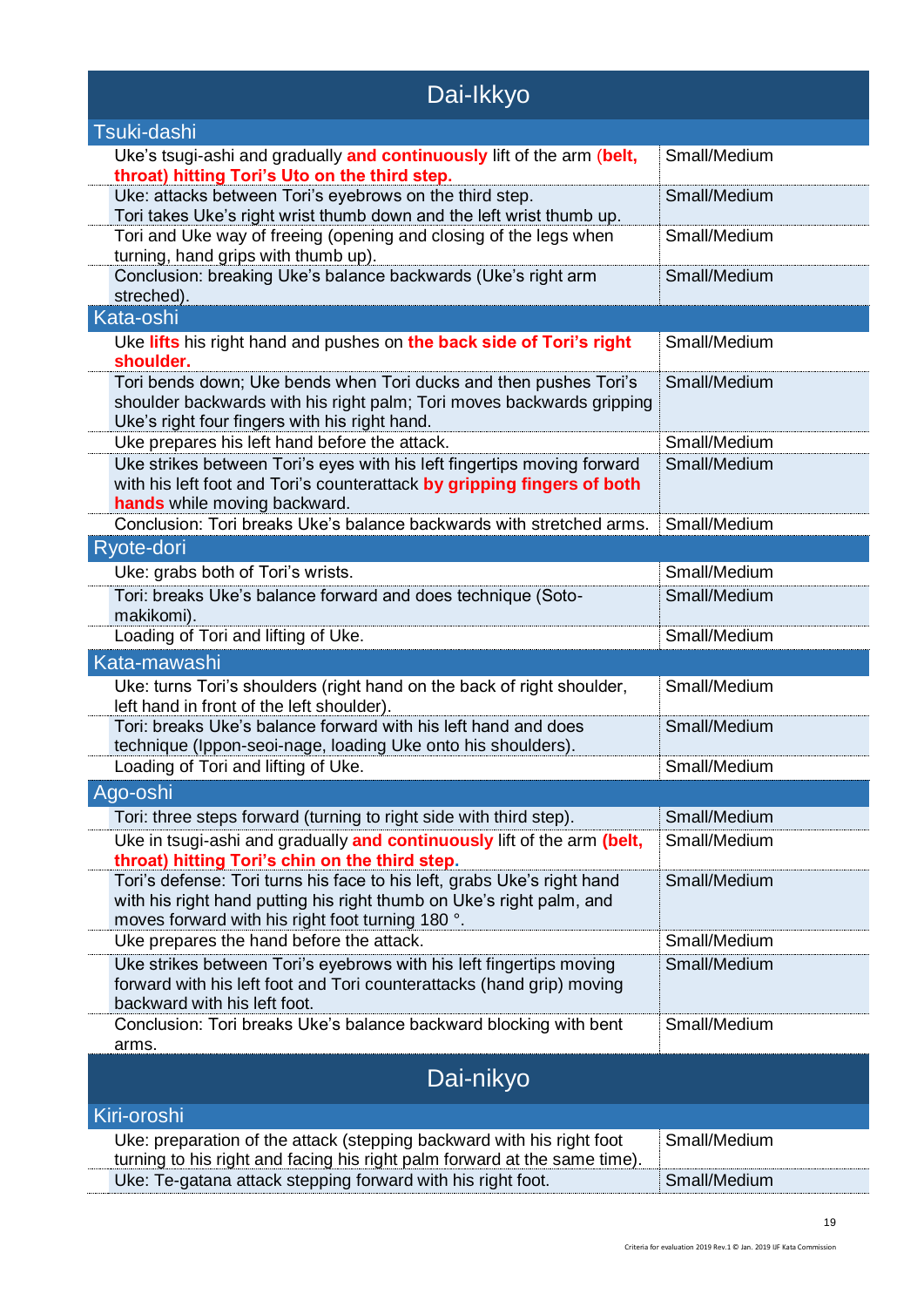| Tori: steps backward (right-left foot), grabs Uke's right wrist, takes two                                                                             | Small/Medium |
|--------------------------------------------------------------------------------------------------------------------------------------------------------|--------------|
|                                                                                                                                                        |              |
| tsugi-ashi steps forward to break Uke's balance to the right rear corner.<br>Uke: pushes Tori's right elbow to release the grip on his right wrist and | Small/Medium |
| turns Tori 180 ° in a big circle.                                                                                                                      |              |
| Tori: pivots on left foot and grabs Uke's left hand four fingers with his                                                                              | Small/Medium |
| left hand (from the bottom) putting his left thumb on Uke's left palm.                                                                                 |              |
| Tori: continues on behind Uke, breaking the balance backward.                                                                                          | Small/Medium |
|                                                                                                                                                        |              |
| Conclusion: Tori breaks Uke's balance backwards with the left arm<br>stretched.                                                                        | Small/Medium |
|                                                                                                                                                        |              |
| Ryo-kata-oshi                                                                                                                                          |              |
| Uke: attacks Tori from behind by pushing shoulders down                                                                                                | Small/Medium |
| (with the palms of his hands).                                                                                                                         |              |
| Tori's defence: sinking the body, left foot half step backward, right foot                                                                             | Small/Medium |
| half step leftward, turns, grabs Uke's right wrist with his left hand, left                                                                            |              |
| foot half step backward (Uke half step forward), right foot 1/2 step                                                                                   |              |
| leftward, grabs Uke's right wrist with his right hand.<br>Tori: turns, changes his grip on Uke's right wrist, and moves forward,                       | Small/Medium |
| slowly raising the body, pulling Uke.                                                                                                                  |              |
| Uke defends by pushing with left hand on Tori's back.                                                                                                  | Small/Medium |
|                                                                                                                                                        |              |
| Tori: turns to his left, moves back right-left foot (Uke's heels come on                                                                               | Small/Medium |
| the mat), placing his left upper arm across Uke's chest, he pushes                                                                                     |              |
| back.                                                                                                                                                  | Small/Medium |
| Conclusion: Tori breaks Uke's balance by pushing with left upper arm                                                                                   |              |
| and lifting and stretching Uke's right arm.<br>Naname-uchi                                                                                             |              |
|                                                                                                                                                        |              |
| Uke attempts a diagonal strike between Tori's eyebrows with Te-                                                                                        | Small/Medium |
| gatana.                                                                                                                                                | Small/Medium |
| Tori avoids and grabs Uke's wrist, then counterattacks with his right                                                                                  |              |
| fingers.<br>Uke grabs Tori's wrist, turns to his left, and pulls Tori forward. Tori frees                                                              | Small/Medium |
| the wrist pushing Uke's left hand with his left hand and stepping                                                                                      |              |
| forward with his left foot.                                                                                                                            |              |
| Uke places his hand on Tori's elbow and forces Tori to turn.                                                                                           | Small/Medium |
| Tori rotates and lifts Uke in Ura-nage (upper body leaning backward).                                                                                  | Small/Medium |
| Uke's legs together and stretched arms above head.                                                                                                     |              |
| Katate-dori                                                                                                                                            |              |
|                                                                                                                                                        | Small/Medium |
| Uke: grabs Tori's right wrist.                                                                                                                         |              |
| Tori: lifts with a stretched arm (Kansetsu-waza) moving diagonally                                                                                     | Small/Medium |
| forward with his right foot.                                                                                                                           |              |
| Uke moves forward in defence with his right foot pushing away Tori's                                                                                   | Small/Medium |
| right elbow with his right palm and releasing his left hand to pull Tori's<br>left shoulder.                                                           |              |
| Tori rotates and lifts Uke with Uki-goshi (to O-Goshi).                                                                                                | Small/Medium |
|                                                                                                                                                        |              |
| Katate-age                                                                                                                                             |              |
| After raising their right arms up Tori and Uke approach each other.                                                                                    |              |
|                                                                                                                                                        | Small/Medium |
| Tori steps aside with his right foot avoiding collision, holding Uke's left                                                                            | Small/Medium |
| shoulder and right elbow; Uke reacts, Tori blocks Uke's left elbow; Uke                                                                                |              |
| reacts again (Tori stands straight controlling Uke's reaction; actions                                                                                 |              |
| and reactions are slow and Tori and Uke are very close to each other).                                                                                 |              |
| Conclusion: Tori breaks Uke's balance backwards with the right arm<br>stretched.                                                                       | Small/Medium |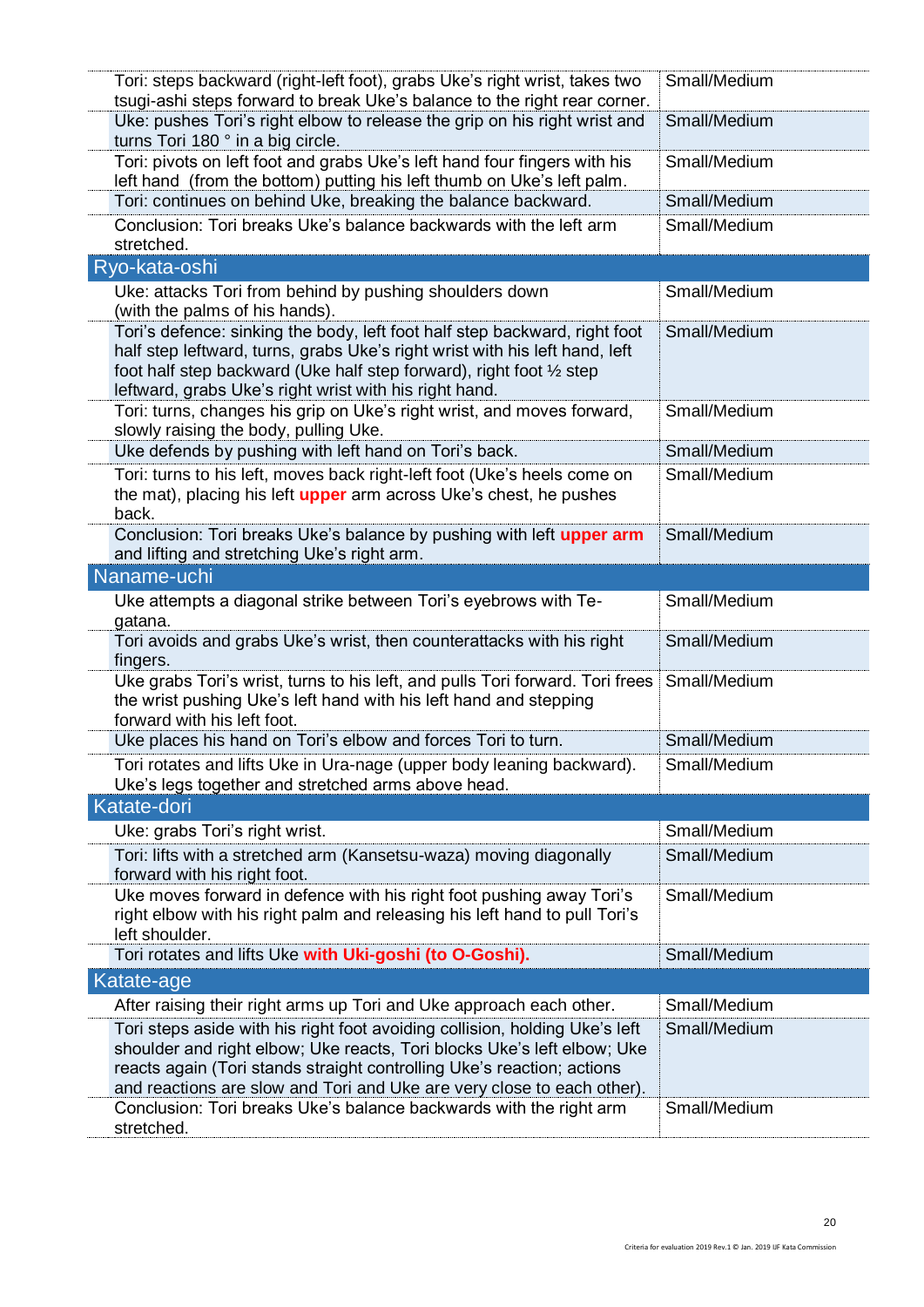| Dai-sankyo                                                                                                                                                                                                                                                                                        |              |
|---------------------------------------------------------------------------------------------------------------------------------------------------------------------------------------------------------------------------------------------------------------------------------------------------|--------------|
| Obi-tori                                                                                                                                                                                                                                                                                          |              |
| Uke: steps in with left foot forward (crossed arms left hand on top,<br>palms facing down) and tries to grab Tori's belt.                                                                                                                                                                         | Small/Medium |
| Tori: grabs Uke's left wrist with his right hand (the back of hand facing<br>downward) and pulls to his left, then Uke's left elbow with his left<br>hand and pushes upwards; he then pulls Uke's right shoulder with his<br>right hand, while attempting to turn around Uke's body to the right. | Small/Medium |
| Uke: rotating, pulls Tori's right elbow sideward and pulls Tori's left<br>shoulder pushing Tori's elbow upward.                                                                                                                                                                                   | Small/Medium |
| Tori: turns again and pulls Uke close on the hip to lift with Uki-goshi,<br>then O-goshi.                                                                                                                                                                                                         | Small/Medium |
| Mune-oshi                                                                                                                                                                                                                                                                                         |              |
| Uke pushes his right palm against Tori's left chest, Tori pushes Uke's<br>right wrist up with his left hand in Yahazu (V shape) and pushes his<br>right hand against Uke's left chest, Uke grabs Tori's right wrist and they<br>rotate towards Shomen changing grip as they go.                   | Small/Medium |
| Tori: blocking Uke's right arm and changing the grip on Uke's straight<br>stretched left arm (at the elbow), breaking Uke's balance backward to<br>the right rear corner.                                                                                                                         | Small/Medium |
| Conclusion: Tori steps in right foot, then left foot, lowers hips and<br>breaks Uke's balance even more.                                                                                                                                                                                          | Medium       |
| Tsuki-age                                                                                                                                                                                                                                                                                         |              |
| Uke: stepping back right foot, then forward again attempts uppercut to<br>Tori's chin.                                                                                                                                                                                                            | Small/Medium |
| Tori: leans backward to avoid Uke's attack, catches fist in right hand,<br>places his left palm to Uke's right elbow and steps forward with his left<br>foot and turns Uke.                                                                                                                       | Small/Medium |
| Uke: pivots 360 ° on left foot.                                                                                                                                                                                                                                                                   | Small/Medium |
| Tori: pulls Uke's right arm straight up grabbing Uke's right elbow with<br>his left hand, hooking around Uke's shoulder in the form of Ude-<br>garami, breaking Uke's balance backwards the right rear corner. Tori<br>steps in left-right foot.                                                  | Small/Medium |
| Uchi-oroshi                                                                                                                                                                                                                                                                                       |              |
| Uke: lifting right fist and arm in a big circle, steps forward with right foot<br>and attempts to strike the top of Tori's head with the back of his right<br>fist.                                                                                                                               | Small/Medium |
| Tori: steps backward (right-left foot), grabs Uke's right wrist with his<br>right hand (from the top in a regular grip), takes two tsugi-ashi steps<br>forward to break Uke's balance to the right rear corner.                                                                                   | Small/Medium |
| Uke reverses his left hand with the fingertips facing downward to<br>put his palm on Tori's right elbow from the front side and pushes<br>to turn around Tori's body widely to his left side.                                                                                                     | Small/Medium |
| Tori: pivots on left foot, left hand grabs Uke's left wrist with his left hand<br>(from the top) and steps behind Uke, breaking Uke's balance<br>backwards.                                                                                                                                       | Small/Medium |
| Conclusion: Tori breaks Uke's balance backward and applies<br>Kansetsu-waza on Uke's left arm with his left hand and Shime-waza<br>with his right wrist at the same time.                                                                                                                         | Small/Medium |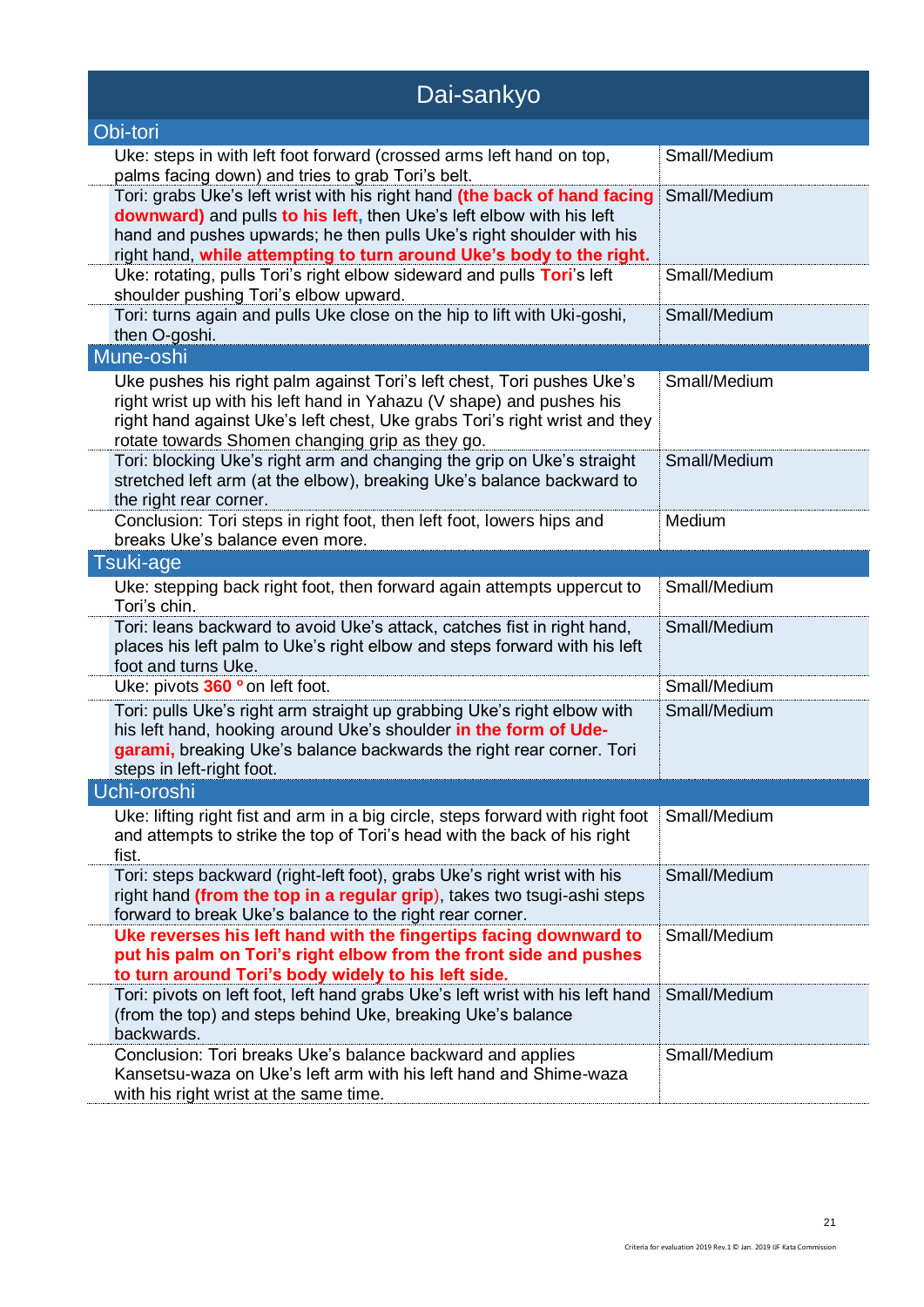| Ryogan-tsuki                                                                                                                                                                                    |              |
|-------------------------------------------------------------------------------------------------------------------------------------------------------------------------------------------------|--------------|
| Uke: raises his right hand and attacks Tori's eyes by thrusting (fingers<br>extended, ring and middle finger separated), stepping forward with right<br>foot.                                   | Small/Medium |
| Tori: turns to his left, avoids the thrust, and grabs Uke's right wrist to<br>pull the arm with his left hand.                                                                                  | Small/Medium |
| Uke: advances with his left foot and grabs Tori's left wrist with his left<br>hand to release his right arm.                                                                                    | Small/Medium |
| Tori: pushes Uke's left elbow with his right palm in order to free his left<br>arm.                                                                                                             | Small/Medium |
| Uke: pivots around on the right foot.                                                                                                                                                           | Small/Medium |
| Tori: attacks Uke's eyes by thrusting with left hand (fingers extended,<br>ring and middle finger separated), stepping forward with his left foot.                                              | Small/Medium |
| Uke: turns to his right, avoids and grabs Tori's left wrist to pull the arm<br>with his right hand.                                                                                             | Small/Medium |
| Tori: advances steps forward with his right foot and grabs Uke's right<br>wrist with his right hand to release his left arm.                                                                    | Small/Medium |
| Uke: pushes Tori's right elbow with his left palm in order to free his right<br>arm, tries to turn Tori, but Tori puts his arm around Uke's waist and lifts<br>him with Uki-goshi (to O-Goshi). | Small/Medium |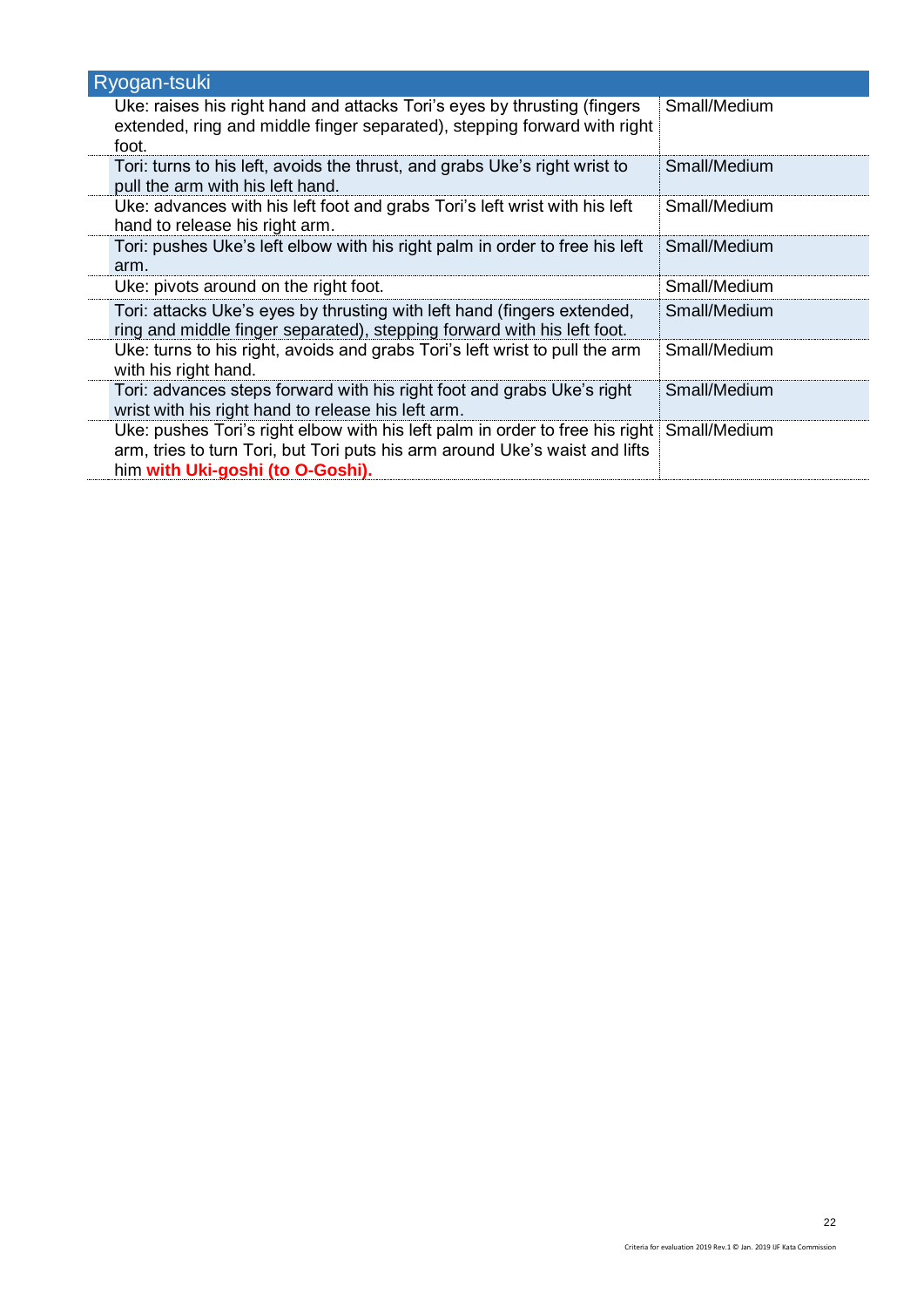### KODOKAN-GOSHIN-JUTSU

| <b>General elements to be observed</b>                         | <b>Kind of mistake</b>                                                              |
|----------------------------------------------------------------|-------------------------------------------------------------------------------------|
| Distance: includes starting distance about 4 m.                | Medium                                                                              |
| Uke takes position for his attack at about 4 m (missed yukiai) | Medium                                                                              |
| Reverse starting position                                      | Forgotten technique in<br>the opening ceremony<br>and big mistake each<br>technique |
| Tori or Uke changes the sequence of the techniques             | Forgotten                                                                           |
| Greetings                                                      | Medium                                                                              |
| Judogi, <b>backnumber</b> and belt                             | Medium in Opening<br>and closing ceremony                                           |
| Loss of bandages during the execution                          | Medium in closing<br>ceremony                                                       |
| Loss of the belt                                               | <b>Big</b>                                                                          |
| Way of correctly placing and collecting the weapons            | Medium                                                                              |
| Weapon use (each technique)                                    | Medium                                                                              |
| Loss of weapons                                                | <b>Big</b>                                                                          |
| Loss of Control                                                | <b>Big</b>                                                                          |
| <b>Touching Tori or Uke during attack</b>                      | <b>Medium/Big</b>                                                                   |
| Direction of a technique                                       | Medium                                                                              |
| While executing an arm lock Tori looks to his front            | Small                                                                               |
| Kiai                                                           | Small (if unnecessary),<br>Medium (if absent)                                       |
| Speed and fluidity, effectiveness and realism                  | Medium each technique                                                               |
| Submitting beating twice                                       | Small                                                                               |

#### **Technique**

Elements to observe Kind of Mistake

### Way of correctly placing the weapons on the mat at the beginning and collect them at the end of the Kata.

| Uke has the dagger (cutting edge upward) and the staff in right hand,          | Small/Medium |
|--------------------------------------------------------------------------------|--------------|
| the pistol in the jacket, weapons tops <b>pointing down backward.</b>          |              |
| Uke, steps back with right foot, steps forward toward shomen about             |              |
| 3m, stands with both heels together; kneeling in Seiza he sets the staff       |              |
| down first and next the dagger nearest to him (blade towards him and           |              |
| the point to the left), then the pistol (with the muzzle to the left, the grip |              |
| to him) furthest. The right side edge line of pistol should be aligned with    |              |
| the bottom of the dagger hilt.                                                 |              |
| At the end of the Kata, Uke steps back with right foot, steps forward          |              |
| toward shomen to collect the weapons: kneeling in Seiza from standing          |              |
| posture with both heels together, he takes the dagger and the staff.           |              |
| The pistol is still in his jacket.                                             |              |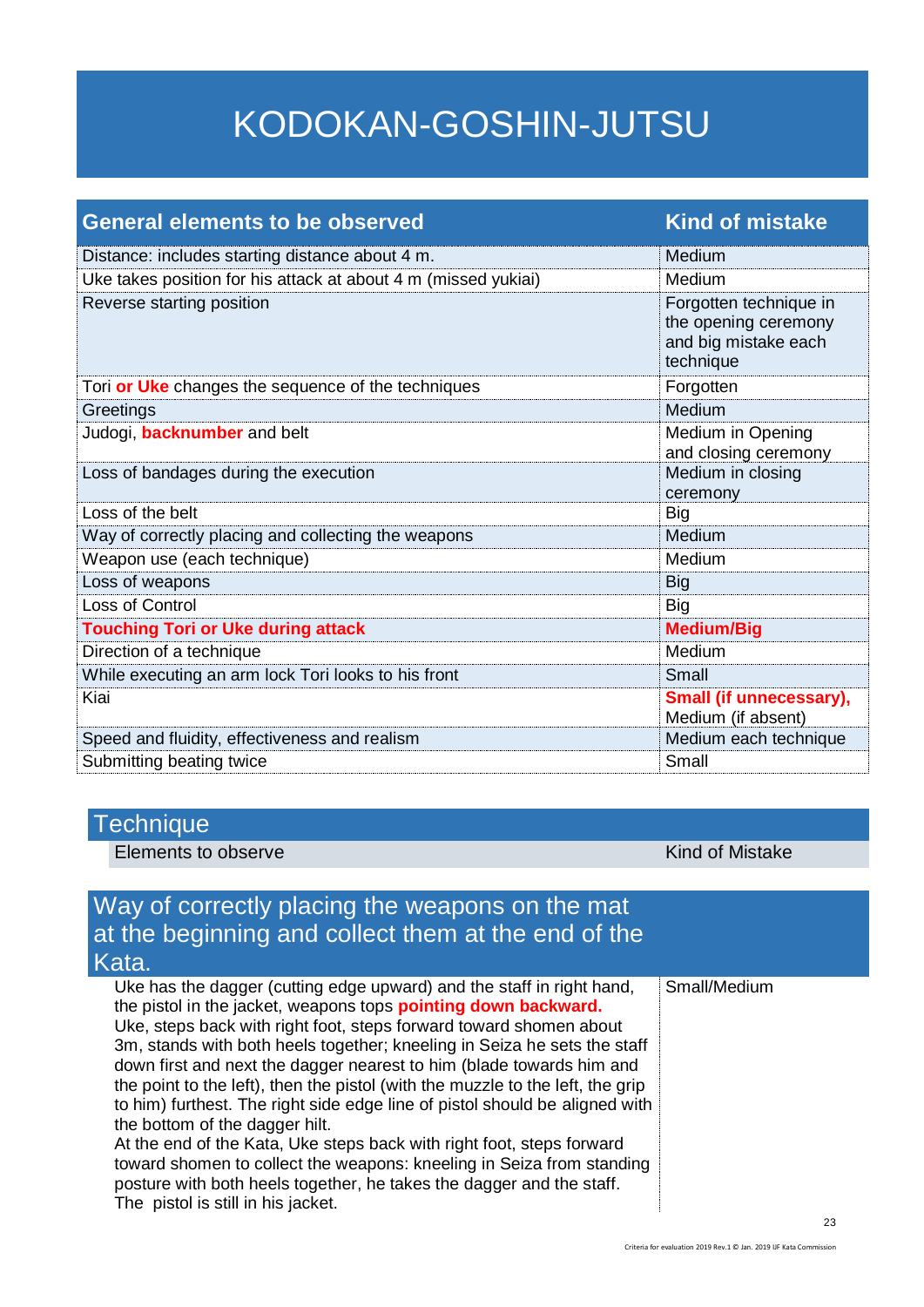| Ryote-dori                                                                                                                                             |              |
|--------------------------------------------------------------------------------------------------------------------------------------------------------|--------------|
| Uke and Tori go to the centre.                                                                                                                         | Small/Medium |
| Uke: steps forward with left foot, grabs Tori's wrists, attacks Tori's groin                                                                           |              |
| with his right knee (kiai).                                                                                                                            |              |
| Tori: steps to his left rear with his left foot, takes the grip off his right<br>wrist, then with atemi he strikes with Te-gatana Uke's temple (kiai), |              |
| steps back, then steps diagonally with an applied Kote-hineri to Uke's                                                                                 |              |
| wrist in a standing position, looking forward.                                                                                                         |              |
| To submit Uke taps on his left leg twice, he should not bend too much.                                                                                 |              |
| Hidari-eri-dori                                                                                                                                        |              |
| Uke and Tori go to the centre.                                                                                                                         | Small/Medium |
| Uke: steps forward with his right foot, grasps Tori's left lapel in his right                                                                          |              |
| hand and tries to push Tori down on the back.                                                                                                          |              |
| Tori: grasps and opens his own left lapel outward with his left hand                                                                                   |              |
| stepping backward/leftward with his left foot, Me-tsubushi with the                                                                                    |              |
| back of his right open hand on Uke's face (kiai), Tori applies Kote-                                                                                   |              |
| hineri controlling Uke's right wrist, pulling Uke diagonally backward to<br>his right with left hand and pushing the elbow down with thumb and         |              |
| forefingers in a V-Shape, he brings Uke down on the mat, controls with                                                                                 |              |
| Te-gatame with left knee on Uke's back pushing his right arm towards                                                                                   |              |
| his head.                                                                                                                                              |              |
| Uke is lying on his stomach and taps the mat twice.                                                                                                    |              |
| Migi-eri-dori                                                                                                                                          |              |
| Uke and Tori go to the centre.                                                                                                                         | Small/Medium |
| Uke: grasps Tori's right lapel with his right hand (four fingers inside), he                                                                           |              |
| steps backwards with his left foot, pulling strongly down Tori.                                                                                        |              |
| Tori: steps forwards with his right foot and strikes Uke's chin with an                                                                                |              |
| uppercut from his right fist (kiai).                                                                                                                   |              |
| Tori: grabs Uke's right wrist with his left hand in a Kote-gaeshi and<br>then holds it with his right hand, he steps back with his left foot and       |              |
| turns his body to his left to throw Uke forward.                                                                                                       |              |
| Kata-ude-dori                                                                                                                                          |              |
| Starting position: Uke stands in shizen-hontai at Tori's right back                                                                                    | Small/Medium |
| corner.                                                                                                                                                |              |
| Uke: steps left foot forward and applies an arm lock to Tori's right                                                                                   |              |
| elbow from behind.                                                                                                                                     |              |
| Uke: pushes Tori and advances (left-right-left); Tori is also forced to<br>advance.                                                                    |              |
| Tori: on third step, he does a half turn towards Uke and applies a                                                                                     |              |
| lateral kick on the inside of Uke's left knee with the side of his right foot                                                                          |              |
| (kiai).                                                                                                                                                |              |
| Tori: puts his right foot down, advances his left foot and steps forward                                                                               |              |
| diagonally and applies Waki-gatame in a standing position, looking                                                                                     |              |
| forward.                                                                                                                                               |              |
| To submit Uke taps on his left leg twice, Uke should not bend too                                                                                      |              |
| much.                                                                                                                                                  |              |
| Ushiro-eri-dori                                                                                                                                        |              |
| Starting position: Uke approaches from behind.                                                                                                         | Small/Medium |
| When Tori reaches the centre, Uke grabs the back of Tori's collar from                                                                                 |              |
| behind and steps back with his left foot and tries to pull him down on<br>his back.                                                                    |              |
| Tori: turns <b>around his body to his left</b> with his left foot, raises his left                                                                     |              |
| hand to protect his face and punches Uke in the solar plexus with his                                                                                  |              |
| right fist (kiai).                                                                                                                                     |              |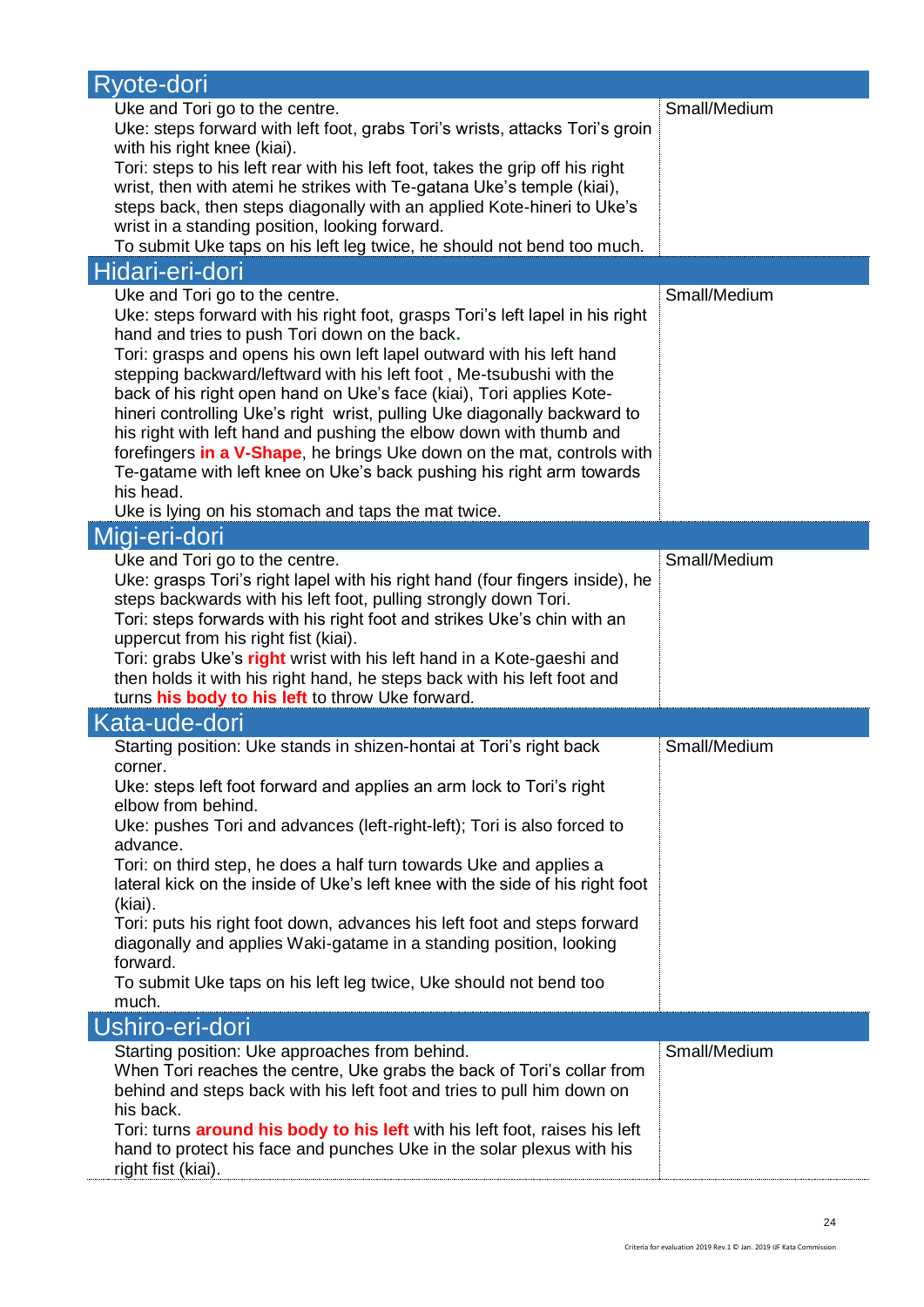| Tori: <b>controls</b> Uke's wrist with his left shoulder and neck and applies<br>Ude-gatame arm lock breaking Uke's balance to the right and<br>backwards (of Tori).<br>To submit Uke taps on his left leg twice, Uke should not bend too<br>much.                                                                                                                                                                                                                                                                                                                                                                                                                                                                                                                                                                                    |              |
|---------------------------------------------------------------------------------------------------------------------------------------------------------------------------------------------------------------------------------------------------------------------------------------------------------------------------------------------------------------------------------------------------------------------------------------------------------------------------------------------------------------------------------------------------------------------------------------------------------------------------------------------------------------------------------------------------------------------------------------------------------------------------------------------------------------------------------------|--------------|
| Ushiro-jime                                                                                                                                                                                                                                                                                                                                                                                                                                                                                                                                                                                                                                                                                                                                                                                                                           |              |
| Starting position: Uke approaches from behind.<br>When Tori reaches the centre, Uke attempts a standing Hadaka-jime.<br>Tori: tucks in his chin defending himself with both hands pulling down<br>Uke's right forearm. He twists his body to his left controlling Uke's<br>right arm with his right shoulder, changing grip with his left hand and<br>pressing on Uke's right elbow with his right hand, Tori pulls Uke to the<br>ground and holds him there with a Te-gatame arm lock.<br>Uke is lying on his stomach and taps twice on the mat.                                                                                                                                                                                                                                                                                     | Small/Medium |
| <b>Kakae-dori</b>                                                                                                                                                                                                                                                                                                                                                                                                                                                                                                                                                                                                                                                                                                                                                                                                                     |              |
| Starting position: Uke approaches from behind.<br>When Tori reaches the centre Uke steps forward with his right foot and<br>holds around Tori's waist over both arms from behind. As soon as he<br>touches Tori, Tori stomps on Uke's right instep with his right heel (kiai),<br>then lowers his hips and forces his elbows out to release the hold.<br>Tori grabs Uke's right wrist with his left hand, turns his body to his<br>right stepping with his left foot and applies an arm lock with left hand<br>on Uke's right wrist and putting his right forearm with open hand over<br>Uke's elbow. He steps forward with his left foot controlling Uke's right<br>elbow, turns to his right, steps forward diagonally with his right foot and<br>throws Uke forward diagonally.<br>Uke doesn't stand up.<br>Tori takes shizen-tai. | Small/Medium |
| Naname-uchi                                                                                                                                                                                                                                                                                                                                                                                                                                                                                                                                                                                                                                                                                                                                                                                                                           |              |
| Tori and Uke go to the centre.<br>Uke: attacks to strike with his right fist on Tori's left temple (left-right<br>foot, kiai).<br>Tori: steps back with his right foot, dodges and parries Uke's arm with<br>his left hand (little finger upward) and gives Uke a right uppercut (kiai).<br>Tori: reverse his left hand to hold Uke's right arm, while keeping<br>Uke's right upper arm pushed inward, he places his right hand in<br>Yahazu (V shape) onto Uke's throat and throws Uke with Osoto-otoshi.                                                                                                                                                                                                                                                                                                                            | Small/Medium |
| Ago-tsuki                                                                                                                                                                                                                                                                                                                                                                                                                                                                                                                                                                                                                                                                                                                                                                                                                             |              |
| Tori and Uke go to the centre.<br>Uke: attacks to strike on Tori's chin with an uppercut from his right fist<br>(right foot forward, kiai).<br>Tori: steps back slightly with his left foot and deflects the blow from<br>below with his right hand, he grabs Uke 's wrist with his right hand,<br>turns and lifts Uke's arm (elbow upward) towards his face, twisting<br>Uke's right arm into an arm lock.<br>Tori: steps forward widely with his left foot pushing forward Uke's right<br>elbow with his left hand and throws Uke diagonally forward to his left.<br>Uke doesn't stand up.                                                                                                                                                                                                                                          | Small/Medium |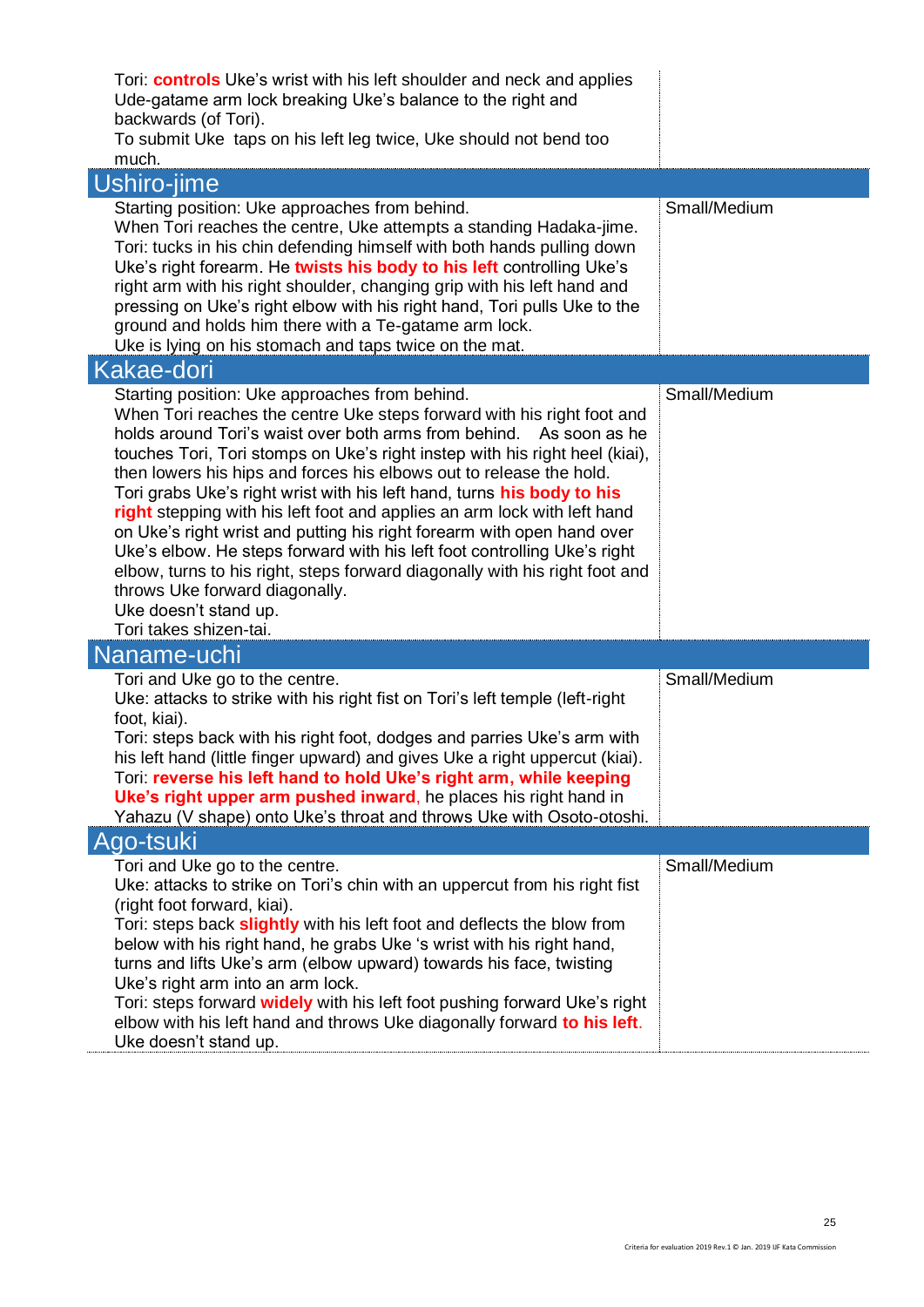| Ganmen-tsuki                                                                                                                                            |              |
|---------------------------------------------------------------------------------------------------------------------------------------------------------|--------------|
| Tori and Uke go to the centre.                                                                                                                          | Small/Medium |
| Uke: takes a left stance and attacks to strike at Tori's face with his left                                                                             |              |
| fist at the moment he reaches the appropriate distance (kiai).                                                                                          |              |
| Tori: avoids the blow by stepping forward to his right, punching Uke in                                                                                 |              |
| the left ribs with his right fist (kiai).                                                                                                               |              |
| Tori: moves behind Uke with his right-left foot in tsugi-ashi                                                                                           |              |
| and applies Hadaka-jime by stepping back with his left foot and then                                                                                    |              |
| right foot in tsugi-ashi.                                                                                                                               |              |
| Uke: defends pulling down Tori's right forearm with both hands, then                                                                                    |              |
| taps the mat twice to submit with his foot, Tori releases Uke, moves to<br>his left and lets Uke fall down on his back.                                 |              |
|                                                                                                                                                         |              |
| Mae-geri                                                                                                                                                |              |
| Tori and Uke go to the centre.                                                                                                                          | Small/Medium |
| Uke: attacks by kicking Tori with Mae-geri at his groin with the ball of                                                                                |              |
| his right foot (kiai).                                                                                                                                  |              |
| Tori: steps back with his right foot and turns right to avoid the attack, he<br>grabs the ankle with his left hand, with his right hand grabs and turns |              |
| around the ball of Uke's right foot anti clockwise so that Uke loses                                                                                    |              |
| balance, then pushes forward in tsugi-ashi and throws Uke down on                                                                                       |              |
| the back by scooping up and pushing Uke's right foot with both hands.                                                                                   |              |
| Yoko-geri                                                                                                                                               |              |
| Tori and Uke go to the centre.                                                                                                                          | Small/Medium |
| Uke: steps forward diagonally with his left foot and attempts to kick Tori                                                                              |              |
| at the side in Yoko-geri with the outer edge of his right foot (kiai).                                                                                  |              |
| Tori: steps forward diagonally, left-right foot and <b>sweeps</b> Uke's kick                                                                            |              |
| away with his right forearm with extended fingers. He steps behind Uke                                                                                  |              |
| placing his hands on Uke's shoulders, puts down his left knee and pulls                                                                                 |              |
| Uke down on the back to his right backward.                                                                                                             |              |
| Buki (against armed attack): ways of returning the                                                                                                      |              |
| weapons to Uke                                                                                                                                          |              |
| Dagger: Tori gives it back to Uke with both hands, the cutting edge                                                                                     | Small/Medium |
| towards himself and the point to his right.                                                                                                             |              |
| Staff: Tori gives it back to Uke with both hands.                                                                                                       |              |
| Pistol: Tori gives it back to Uke with both hands, the grip towards Uke                                                                                 |              |
| and the muzzle to his right.                                                                                                                            |              |
| <b>Tsukkake</b>                                                                                                                                         |              |
| Uke collects the dagger kneeling (right knee up): cutting edge upward                                                                                   | Small/Medium |
| inside the jacket.                                                                                                                                      |              |
| Tori and Uke go to the centre and they stop at half a step distance.                                                                                    |              |
| Uke: draws the dagger (blade sharp edge up) stepping backward with                                                                                      |              |
| his right foot at the moment he reaches the appropriate distance.                                                                                       |              |
| Tori: steps with right-left foot to the left side of Uke, taking Uke's left                                                                             |              |
| elbow to push to his left with his right hand, applies Me-tsubushi on                                                                                   |              |
| Uke's eyes with his left palm (kiai).<br>Tori: grabs Uke's left wrist with his left hand to twist and lift, changing                                    |              |
| his right hand (palm down) on Uke's left elbow, he drags Uke to the                                                                                     |              |
| ground and controls Uke's left elbow with Te-gatame.                                                                                                    |              |
| Uke lies down on his stomach and taps the mat twice holding the                                                                                         |              |
| dagger.                                                                                                                                                 |              |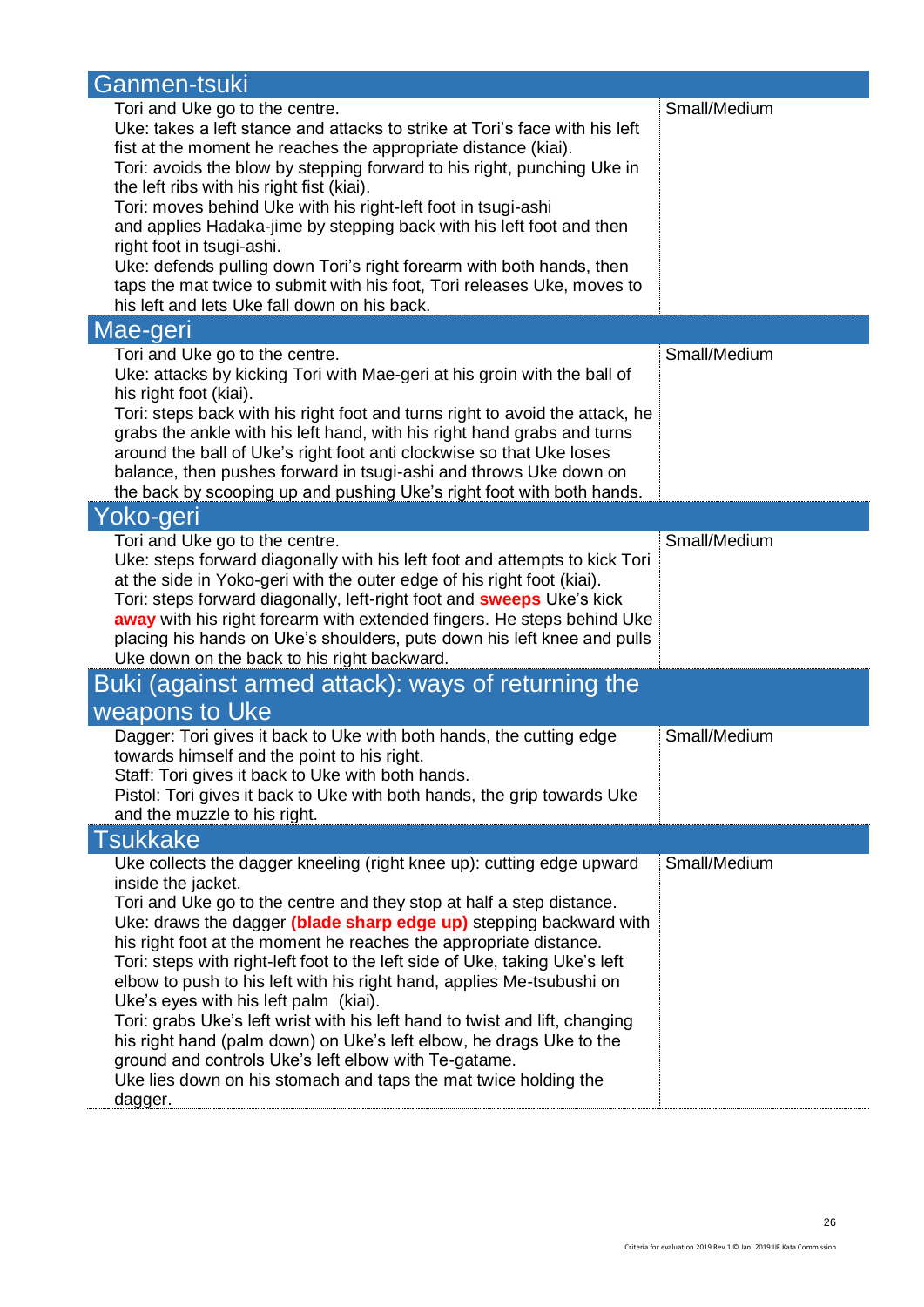| Choku-tsuki                                                                                                                                         |              |
|-----------------------------------------------------------------------------------------------------------------------------------------------------|--------------|
| Tori and Uke go to the centre.                                                                                                                      | Small/Medium |
| Uke: advances with his left foot at the moment he reaches the                                                                                       |              |
| appropriate distance while drawing dagger (blade sharp edge up).                                                                                    |              |
| Uke: advances with right foot, attempts to stab Tori in the stomach                                                                                 |              |
| (kiai).                                                                                                                                             |              |
| Tori: steps forward with his left foot to parry the thrust and controls with                                                                        |              |
| his left hand on Uke's elbow, he applies an uppercut with his right fist                                                                            |              |
| (kiai), grabs the right wrist with both hands and pulls Uke forward<br>diagonally applying Waki-gatame, standing position, looking forward.         |              |
| To submit Uke taps on his left leg twice and should not bend too much.                                                                              |              |
| Naname-tsuki                                                                                                                                        |              |
| Tori and Uke go to the centre.                                                                                                                      | Small/Medium |
| Uke: advances with his left foot at the moment he reaches the                                                                                       |              |
| appropriate distance while pulling the dagger (blade sharp edge up)                                                                                 |              |
| out of his jacket in a reverse grip and raises it to strike.                                                                                        |              |
| Uke: steps forward with his right foot, attempts to stab Tori in the left                                                                           |              |
| side of the neck (kiai).                                                                                                                            |              |
| Tori dodges the stab by stepping back on his right foot to turn his                                                                                 |              |
| body to his right, grabs Uke's right wrist with his left hand in Kote-                                                                              |              |
| gaeshi, immediately puts his right hand on it and throws Uke by                                                                                     |              |
| locking the wrist while stepping forward with his right foot and                                                                                    |              |
| stepping backward with his left foot.                                                                                                               |              |
| Tori: applies Te-gatame on Uke's right arm, controlling with his right<br>knee on Uke's right side. Uke taps the mat twice with his left hand. Tori |              |
| takes the dagger away with his left hand, Tori takes it away without                                                                                |              |
| gripping the blade edge side.                                                                                                                       |              |
| Furi-age                                                                                                                                            |              |
| Uke replaces the dagger back down on the mat and collects the staff                                                                                 | Small/Medium |
| kneeling (right knee up), holding the staff in his right hand, pointing                                                                             |              |
| down. Tori and Uke go to the center.                                                                                                                |              |
| Uke: takes one step backward with right foot at the moment he reaches                                                                               |              |
| the appropriate distance, attempts an attack by raising the staff above                                                                             |              |
| his head.                                                                                                                                           |              |
| Tori steps forward deeply with his left foot blocking Uke's right arm with                                                                          |              |
| his left forearm and pushes Uke's chin up with the bottom of his right                                                                              |              |
| palm to break his balance backwards (kiai).                                                                                                         |              |
| Tori: throws Uke with an O-soto-gari.                                                                                                               |              |
| Furi-oroshi                                                                                                                                         |              |
| Tori and Uke go to the centre.<br>Uke: advances with his left foot at the moment he reaches the                                                     | Small/Medium |
| appropriate distance, raises the staff up on his right side with both                                                                               |              |
| hands (Tori stops).                                                                                                                                 |              |
| Uke: steps forward with his right foot attacking diagonally on Tori's left                                                                          |              |
| head (left yokomen) (kiai).                                                                                                                         |              |
| Tori: steps back to avoid the staff with his right foot then steps forward                                                                          |              |
| with his left foot and with atemi strikes Uke in the face with the back of                                                                          |              |
| his left fist (kiai).                                                                                                                               |              |
| Tori grabs the staff with his right hand striking again in atemi with his                                                                           |              |
| left Te-gatana at the middle of Uke's eyebrows (kiai), then pushes Uke                                                                              |              |
| down backwards so hard that he falls down, pulling the staff out of                                                                                 |              |
| Uke's hands.                                                                                                                                        |              |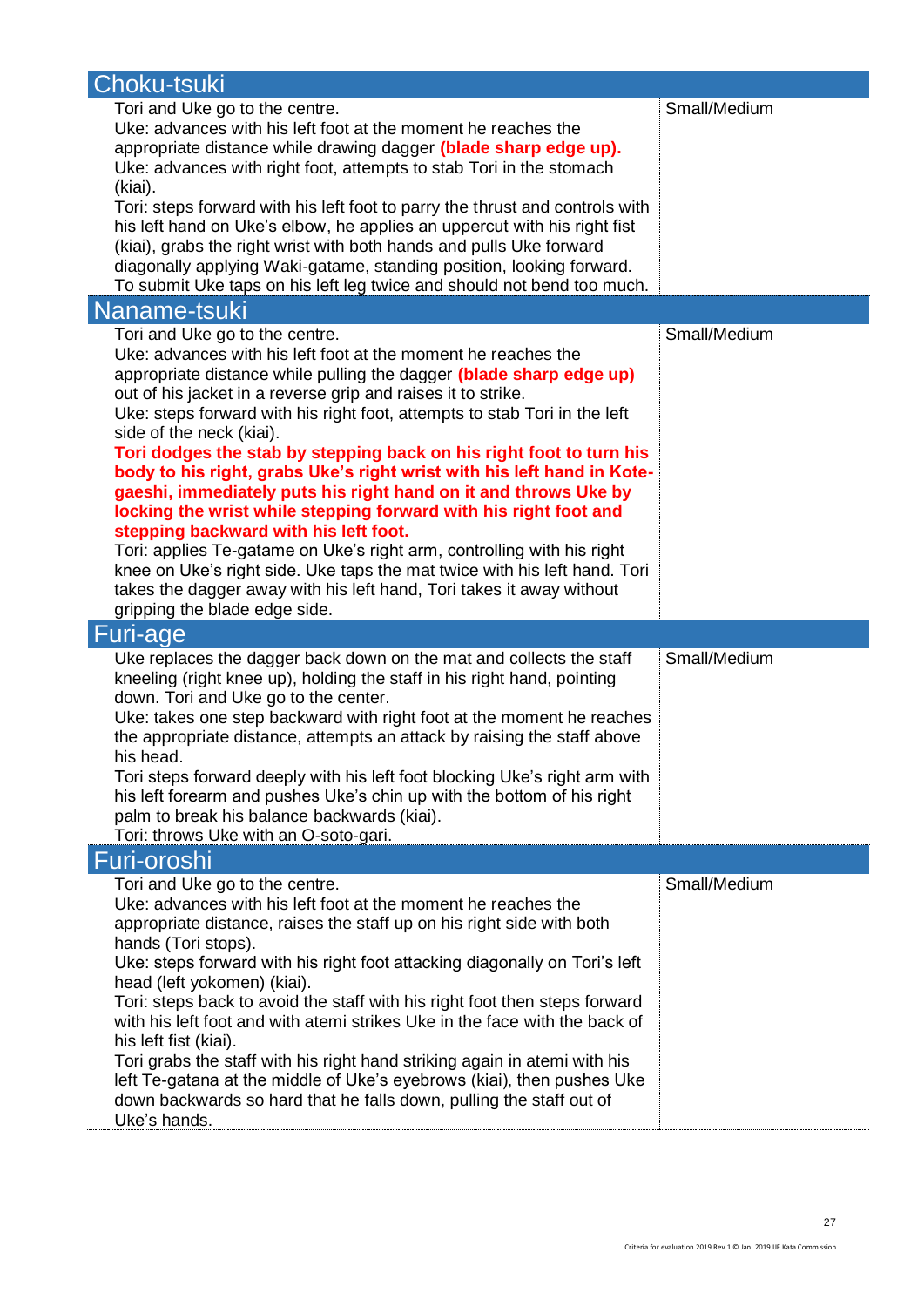| Morote-tsuki                                                                                                                                                                                                                                                                                                                                                                                                                                                                                                                                                                                                                                                                                                                                                                                                                                                                                                                                                                                                     |              |
|------------------------------------------------------------------------------------------------------------------------------------------------------------------------------------------------------------------------------------------------------------------------------------------------------------------------------------------------------------------------------------------------------------------------------------------------------------------------------------------------------------------------------------------------------------------------------------------------------------------------------------------------------------------------------------------------------------------------------------------------------------------------------------------------------------------------------------------------------------------------------------------------------------------------------------------------------------------------------------------------------------------|--------------|
| Tori and Uke go to the centre.<br>Uke: Must be ready to hit Tori in the solar plexus with the top of the<br>staff at the moment he reaches the appropriate distance. Uke attacks<br>advancing with his left foot (kiai).<br>Tori: steps forward with his right foot while turning to his left in Tai-<br>sabaki and sweeps the staff to deflect with his right hand (four fingers<br>upward).<br>Tori: grabs the staff at the front of Uke's left grip with his left hand (four<br>fingers upward) then, grabbing the staff with his right hand between<br>Uke's two hands (four fingers upward) while stepping forward with his<br>right foot in front of Uke's feet. He moves forward diagonally by tsugi-<br>ashi with his right foot controlling with an arm lock on Uke's left elbow.<br>Putting pressure on the left elbow, he then throws Uke, keeping the<br>staff; then he takes left stance changing his left grip on the staff and<br>pointing the end of staff towards Uke.<br>Uke doesn't stand up. | Small/Medium |
| Shomen-zuke                                                                                                                                                                                                                                                                                                                                                                                                                                                                                                                                                                                                                                                                                                                                                                                                                                                                                                                                                                                                      |              |
| Uke replaces the staff back down on the mat and collects the pistol<br>kneeling (right knee up) and puts it inside his jacket.<br>Tori and Uke go to the centre.<br>Uke orders hands up "Te wo agero!".<br>Tori raises his hands slowly. Uke presses the muzzle of the pistol into<br>the stomach of Tori (right foot a half step forward). When Uke looks<br>down to search for the right side of Tori's hip with his left hand, Tori<br>twists his hips on his right in order to dodge the muzzle and grabs the<br>barrel of the pistol with his left hand, thumb on top, and at the same<br>time grabs Uke's wrist with his right hand. He pulls Uke's right wrist<br>forward while pushing the barrel of the pistol down to point the muzzle<br>towards Uke's right armpit and takes the pistol away (using just hip<br>movement).                                                                                                                                                                           | Small/Medium |
| Koshi-gamae                                                                                                                                                                                                                                                                                                                                                                                                                                                                                                                                                                                                                                                                                                                                                                                                                                                                                                                                                                                                      |              |
| Tori and Uke go to the centre.                                                                                                                                                                                                                                                                                                                                                                                                                                                                                                                                                                                                                                                                                                                                                                                                                                                                                                                                                                                   | Small/Medium |
| Uke orders hands up "Te wo agero!". Uke holds the pistol at his side<br>and points it at Tori's abdomen (left foot forward). Tori raises his hands<br>slowly and Uke steps in closer.<br>When Uke looks down to search for the right side of Tori's hip with his<br>left hand (left foot forward), Tori twists his hips to his left, grabs the<br>barrel of the pistol with his right hand to point the muzzle of the pistol<br>away from him, grabs the bottom of the pistol with his left hand pulling<br>the pistol to his right side (using hips movement); bending Uke's right<br>wrist outward forces Uke to let go the pistol. Tori then hits Uke in the<br>face with the bottom of the pistol grip (kiai).                                                                                                                                                                                                                                                                                               |              |
| Haimen-zuke<br>Uke comes from behind Tori.                                                                                                                                                                                                                                                                                                                                                                                                                                                                                                                                                                                                                                                                                                                                                                                                                                                                                                                                                                       | Small/Medium |